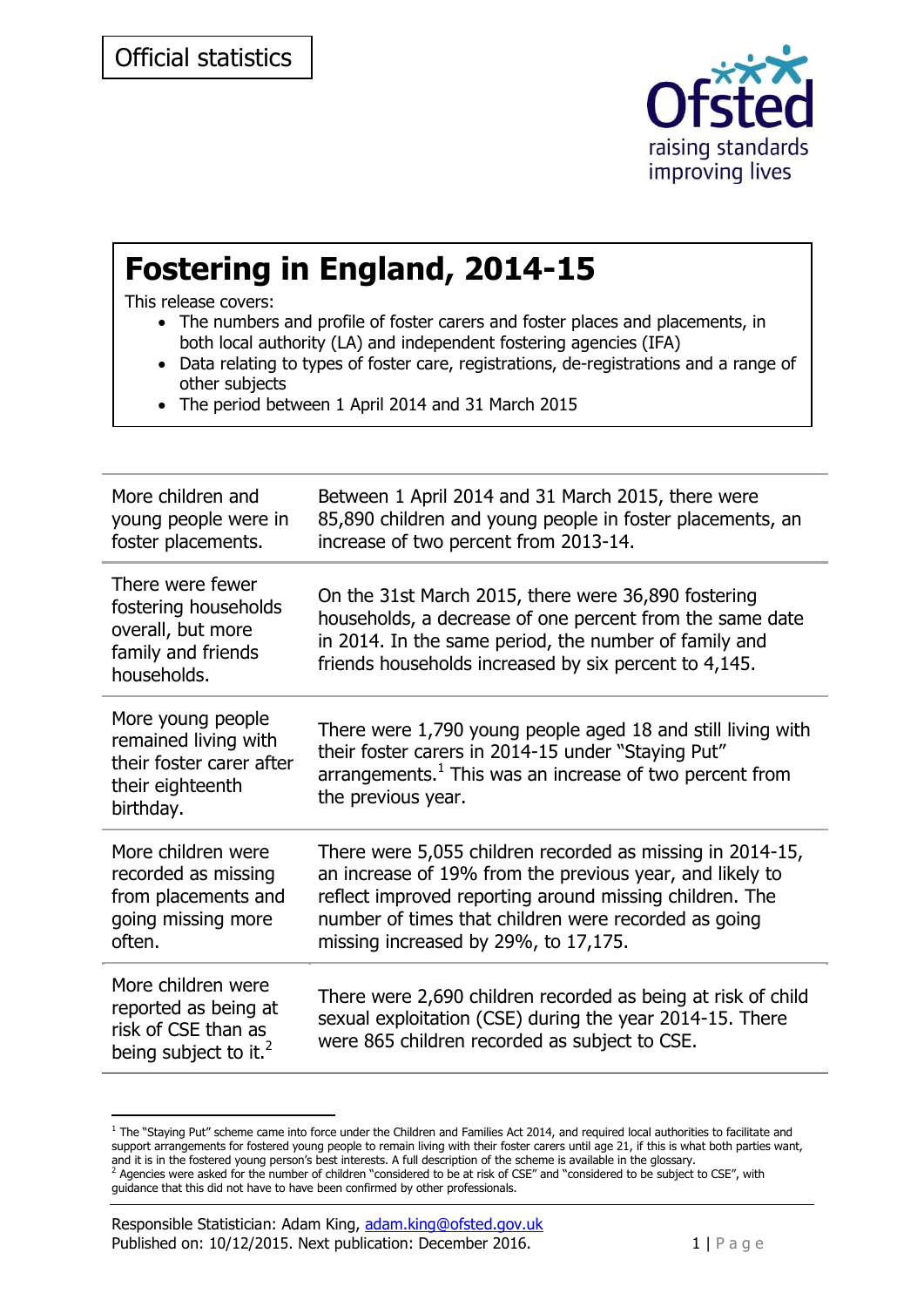

# **Contents**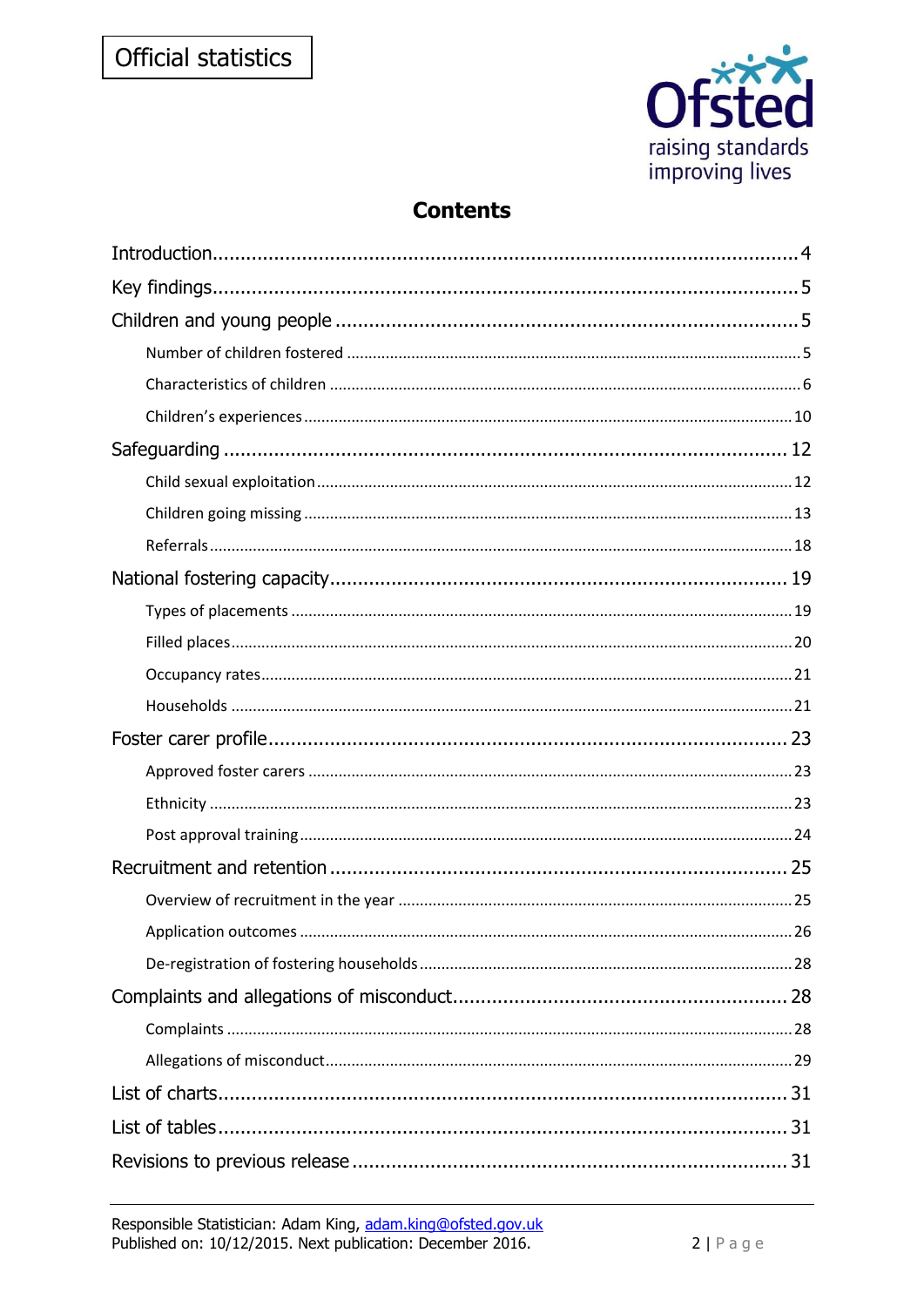# Official statistics



# **Acknowledgements**

Thanks to the following for their contribution to this statistical release: Emily Moreton, Richard Jones, Matthew Watts, Marc McGreavy, Adam Bennell, Kathryn Kaal, Anna Otczyk, Carol Billinghurst, and Rob Thackeray.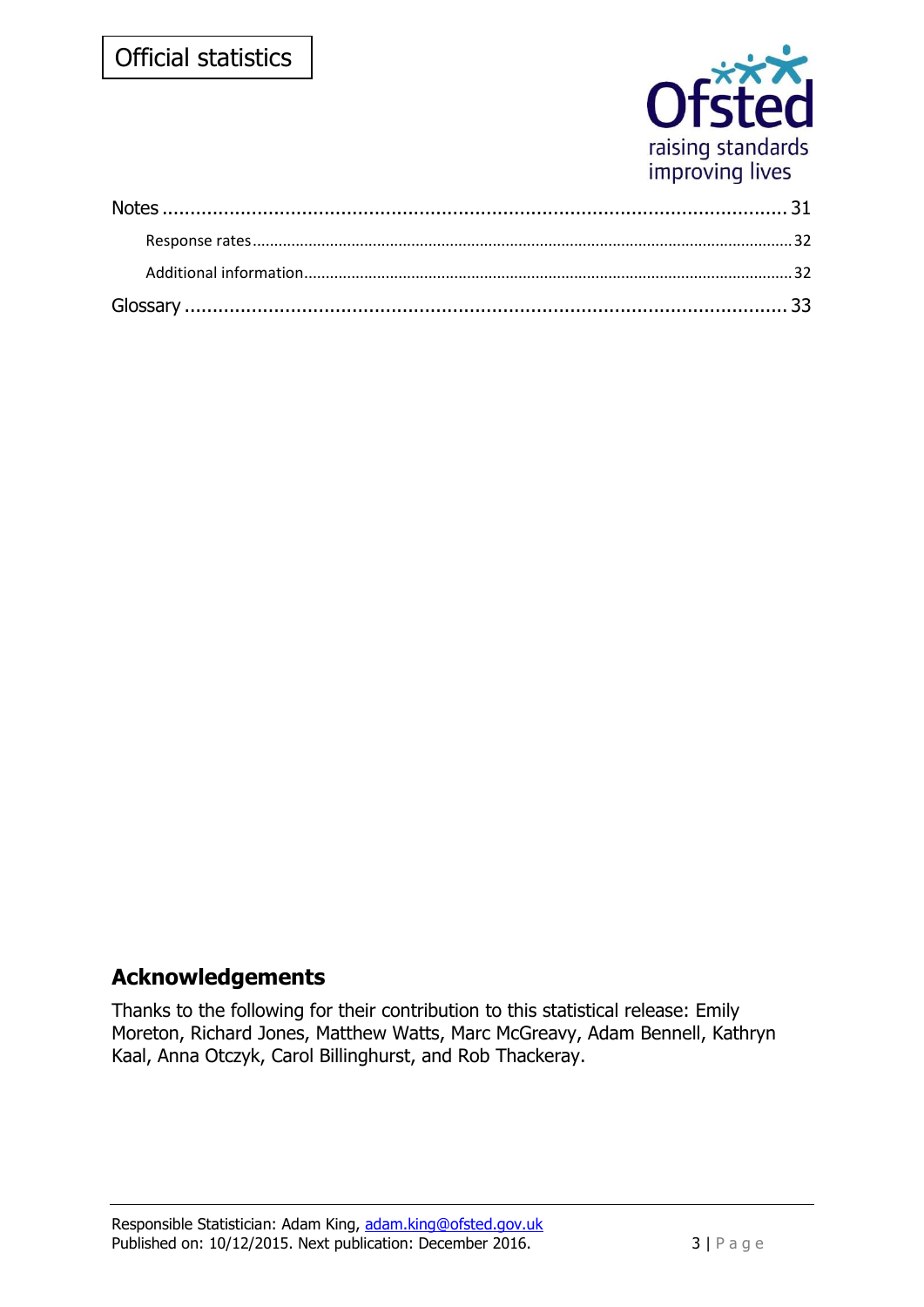

# <span id="page-3-0"></span>**Introduction**

This statistical release covers local authority (LA) fostering agencies and independent fostering agencies (IFAs) in England in the year 1 April 2014 to 31 March 2015. It includes data about fostered children, foster carers, recruitment, and capacity of providers. Fostered children make up around three quarters of children looked after in England. $3$ 

This report uses data returned to Ofsted by the agencies, and so may reflect both changes in what is happening in the sector and changes in how this is being recorded and reported.

Where applicable, comparisons to previous years (2013-14 and 2012-13) have been included. Although this report comments on how data has changed compared to previous years, this should be interpreted with caution; it is difficult to assess, from only three years' worth of data, what trend or pattern is emerging, and hence whether a change is indicative of a pattern or of a one-off change.

Regional analysis has also been included, where relevant. As IFAs cannot be neatly attached to regions, due to the aggregate data collected which does not indicate location of foster carers and fostered children, any regional analysis refers only to LA fostering agencies within that region.

The following sections have changed from previous years and so do not have comparable data from previous data sets:

- Child sexual exploitation: questions on children considered to be at risk or subject to child sexual exploitation were added for the first time in 2014-15;
- Unplanned endings: to prevent double counting, a question on placement moves occurring within 24 hours was revised;
- Applications: a separate question on family and friends approved households was added;
- Allegations: additional questions were added on source of allegations, categories of alleged abuse, actions resulting from allegations, and outcomes and timescales for investigations.

Survey question numbers are given in brackets at the end of statements in the document below, to enable readers to easily find this information in the underlying data tables. The full text of the questions in the 2014-15 survey can also be found in the copy of the survey form available online with this report.

Definitions of most terms can be found in the glossary at the end of this report.

<sup>-</sup><sup>3</sup> Ofsted, Children Looked After in England 2014-15[, https://www.gov.uk/government/statistics/children-looked-after-in-england](https://www.gov.uk/government/statistics/children-looked-after-in-england-including-adoption-2014-to-2015)[including-adoption-2014-to-2015](https://www.gov.uk/government/statistics/children-looked-after-in-england-including-adoption-2014-to-2015)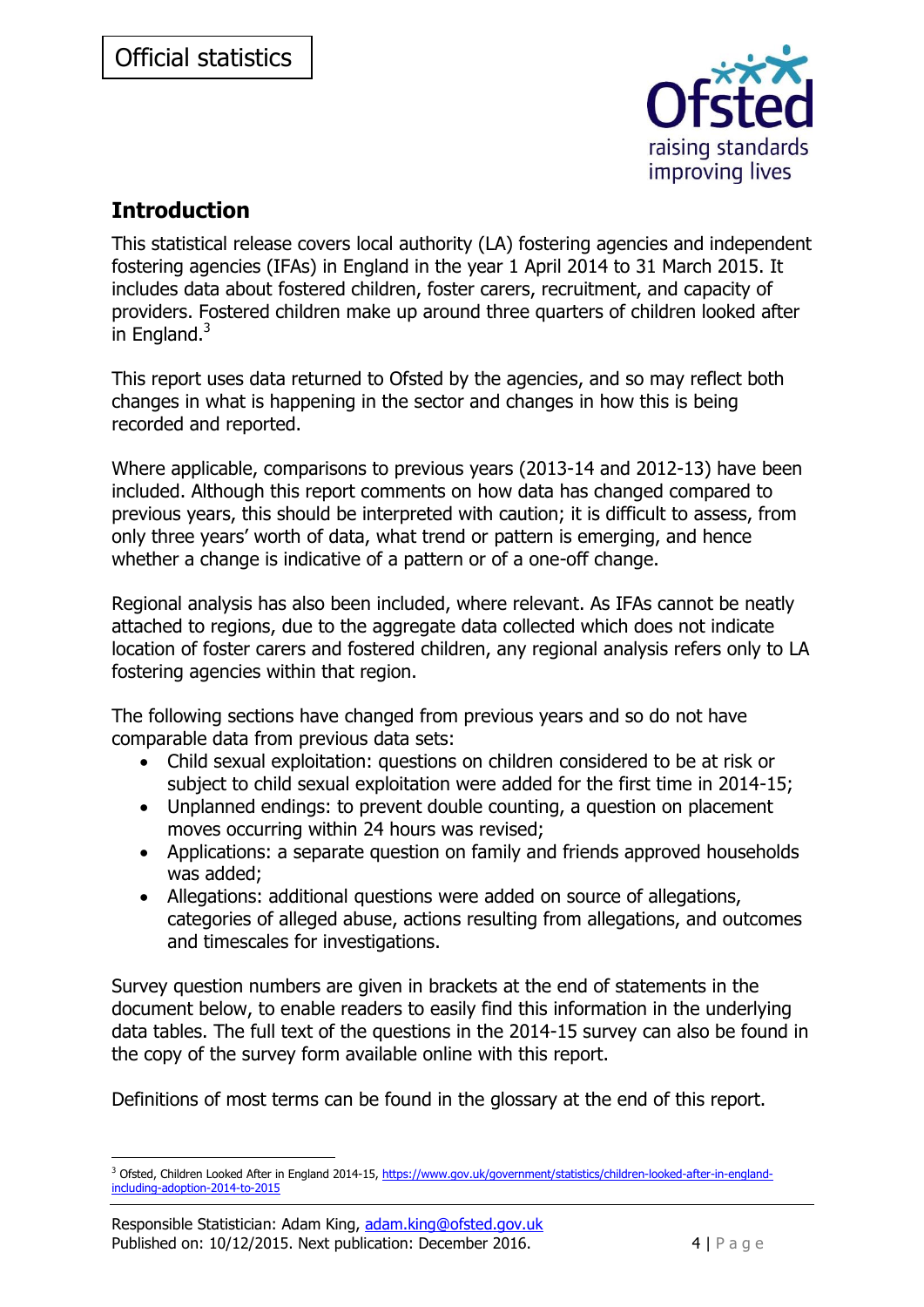

# <span id="page-4-1"></span><span id="page-4-0"></span>**Key findings Children and young people**

# <span id="page-4-2"></span>**Number of children fostered**

The number of children in foster care increased in 2014-15. This increase followed the trend of previous years although the rate of increase slowed. The majority of children are still fostered through LA agencies. However, there were the first signs that LAs are now increasing the percentage of children they place through independent agencies, as the increase in children placed through IFAs was higher than for those placed through LA fostering agencies.

- There were 85,890 children and young people who lived in fostering placements at some point during the year 1 April 2014 to 31 March 2015; the equivalent of 1% of all children aged under 18 in England. 4 This was an increase of two percent from the 2013-14 figure (84,450). (A2.1)
- During 2014-15, two thirds of fostered children were in placements with LA fostering agencies (57,195); the remainder were in placements with IFAs (28,695).
- The number placed through IFAs increased by three percent from 2013-14, from 27,980 to 28,695 in 2014-15. Over the same period the number in LA fostering agencies increased by one percent, from 56,470 to 57,195; this was a smaller increase than in previous years.
- At the end of the period, on 31 March 2015, there were 51,805 children in fostering placements. This was a one percent increase on the previous year's figure (51,315). (A1.2)

-

<sup>&</sup>lt;sup>4</sup> ONS 2011 census [\(https://www.nomisweb.co.uk/census/2011/qs103ew\)](https://www.nomisweb.co.uk/census/2011/qs103ew). At the time of the census, there were 11,336,960 young people aged 0-18 in England.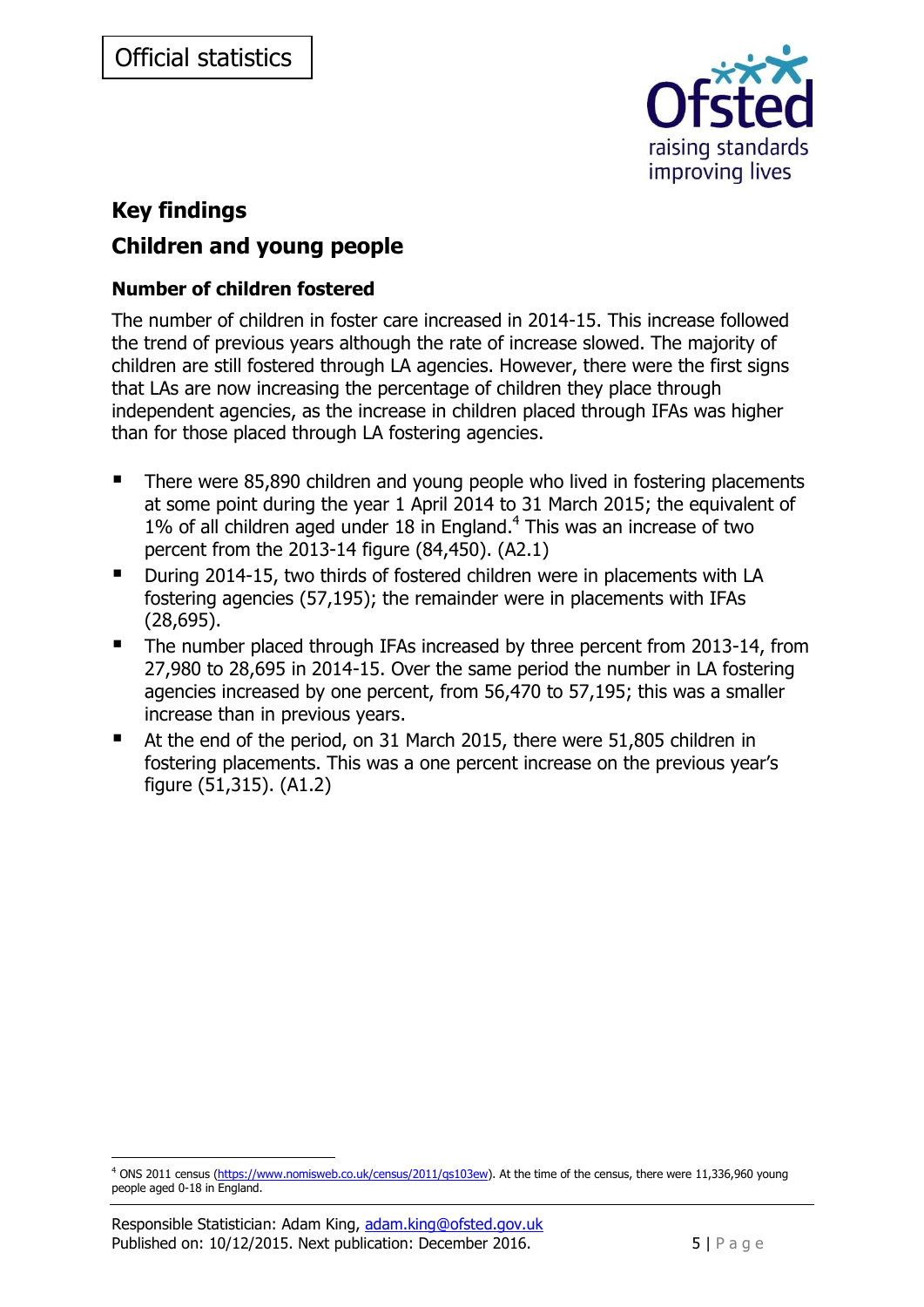

# <span id="page-5-0"></span>**Characteristics of children**

The majority of children in foster placements were White, though there was a slightly higher percentage of Black and minority ethnic children in foster care than in the general population. White children were more likely to be fostered in LA placements than Black and minority ethnic children; this might be partly because some IFAs specialise in fostering Black and minority ethnic children. A higher percentage of fostered children had disabilities than in the child population as a whole. LA agencies increased the number of disabled children they placed, while placing fewer with independent agencies.

### **Ethnicity**

- As at 31 March 2015, the majority of children fostered, 39,940, were White (77%) and 11,200 were Black and minority ethnic (22%).<sup>5</sup> (B2.1-2.20)
- This was similar to the picture in 2013-14, and in line with the percentages for all children looked after.<sup>6</sup> (B2)
- Children from a White background made up a higher percentage of children placed with LA fostering agencies (79%) than with IFAs (73%). This was very much in line with the previous year.



### <span id="page-5-1"></span>**Chart 1: Ethnicity breakdown by sector, 2014-20157,8**

-

<sup>&</sup>lt;sup>5</sup> Children whose ethnicity was unknown have been excluded from this calculation, and so the total percentage does not equal 100% <sup>6</sup> DfE 2014-15 903 data:<https://www.gov.uk/government/statistics/children-looked-after-in-england-including-adoption-2014-to-2015>

Table A1

Children of unknown ethnicity have been excluded from this chart, as they make up only 1% of all placed children.

<sup>8</sup> ONS 2011,<https://www.nomisweb.co.uk/census/2011/lc1203ew>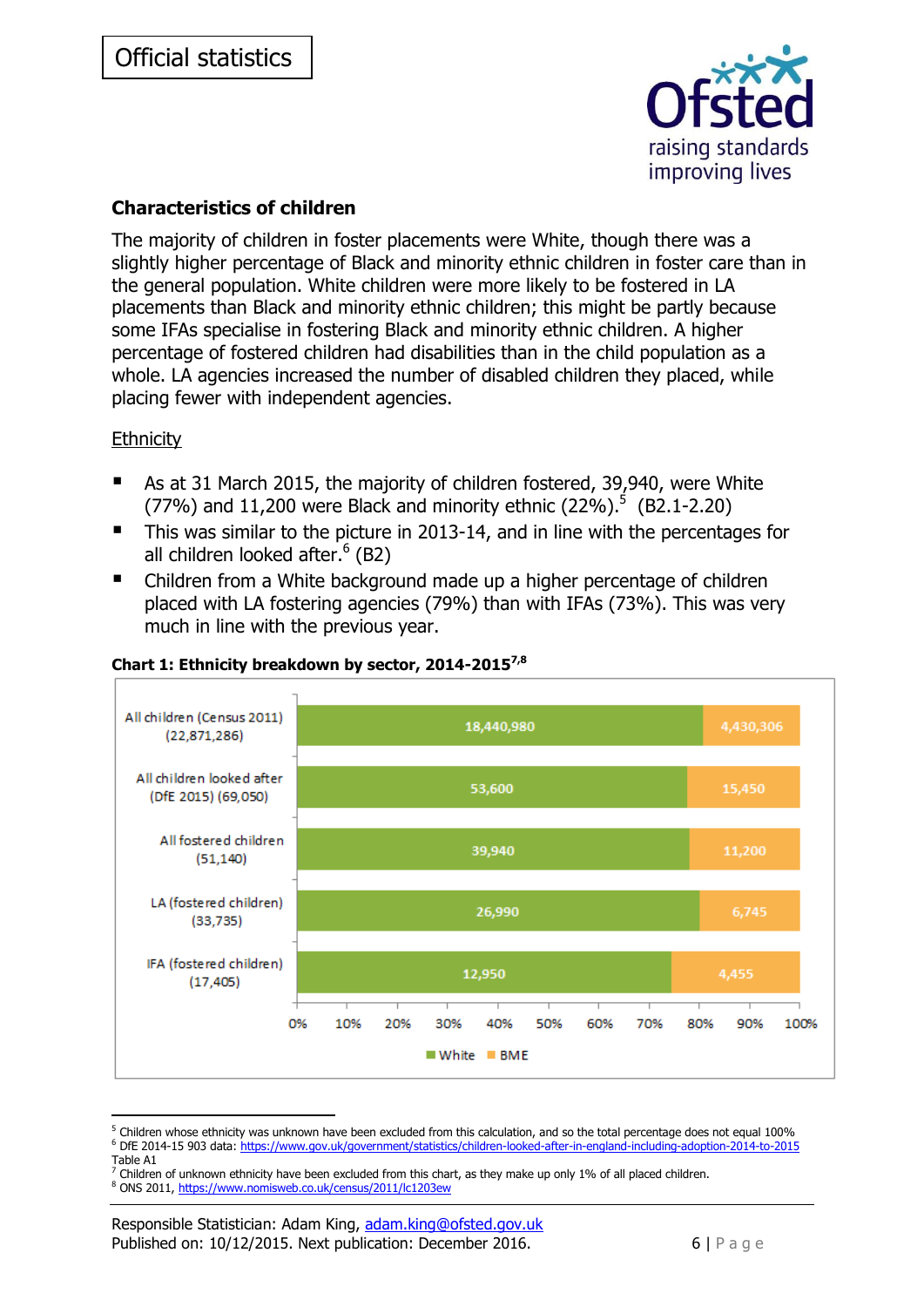

### **Disability**

- Of the 85,890 children placed at some point during 2014-15, seven percent (5,720) were disabled. This was almost twice the percentage of all children in England who were disabled (4%), according to the 2011 census.  $9(42.1, 42.4)$
- The number of disabled children placed with IFAs decreased by two percent from 2013-14. This was a contrast to the previous year, when the number of disabled children placed with IFAs increased by 21%.

4.500 Number of disabled children placed in year 4,000 3.705 3.535 3.295 3,500 3,000 2,500 2,055 2,015 2,000 1,695 1,500 1,000 2012-13 2014-15 2013-14  $-$ **H** $-$ IFA

<span id="page-6-0"></span>**Chart 2: Numbers of disabled children placed by sector, 2012-2015**

### Brothers and sisters

-

Most brothers and sisters were placed together, and most were placed in accordance with their assessment. In 2014-15, brothers and sisters were less likely to be assessed as needing to be placed together and then placed separately. There was also an increase in the percentage assessed as needing to be placed separately.

 There was a five percent increase, to 8,635 children, in the number of brothers and sisters assessed to be placed together and then placed together, from 2013- 14 to 2014-15. (A5.2-3)

<sup>9</sup> ONS 2011 census [\(www.nomisweb.co.uk/census/2011/LC3101EWLS/view/2092957699?rows=c\\_disability&cols=c\\_age\)](http://www.nomisweb.co.uk/census/2011/LC3101EWLS/view/2092957699?rows=c_disability&cols=c_age). The exact proportion of children looked after who had disabilities is unknown; the figure of 3% had a category of need during 2013-14 of 'Child's disability'. (DfE statistics 2013-14, [www.gov.uk/government/statistics/children-looked-after-in-england-including-adoption--2,](https://www.gov.uk/government/statistics/children-looked-after-in-england-including-adoption--2) National Table B1)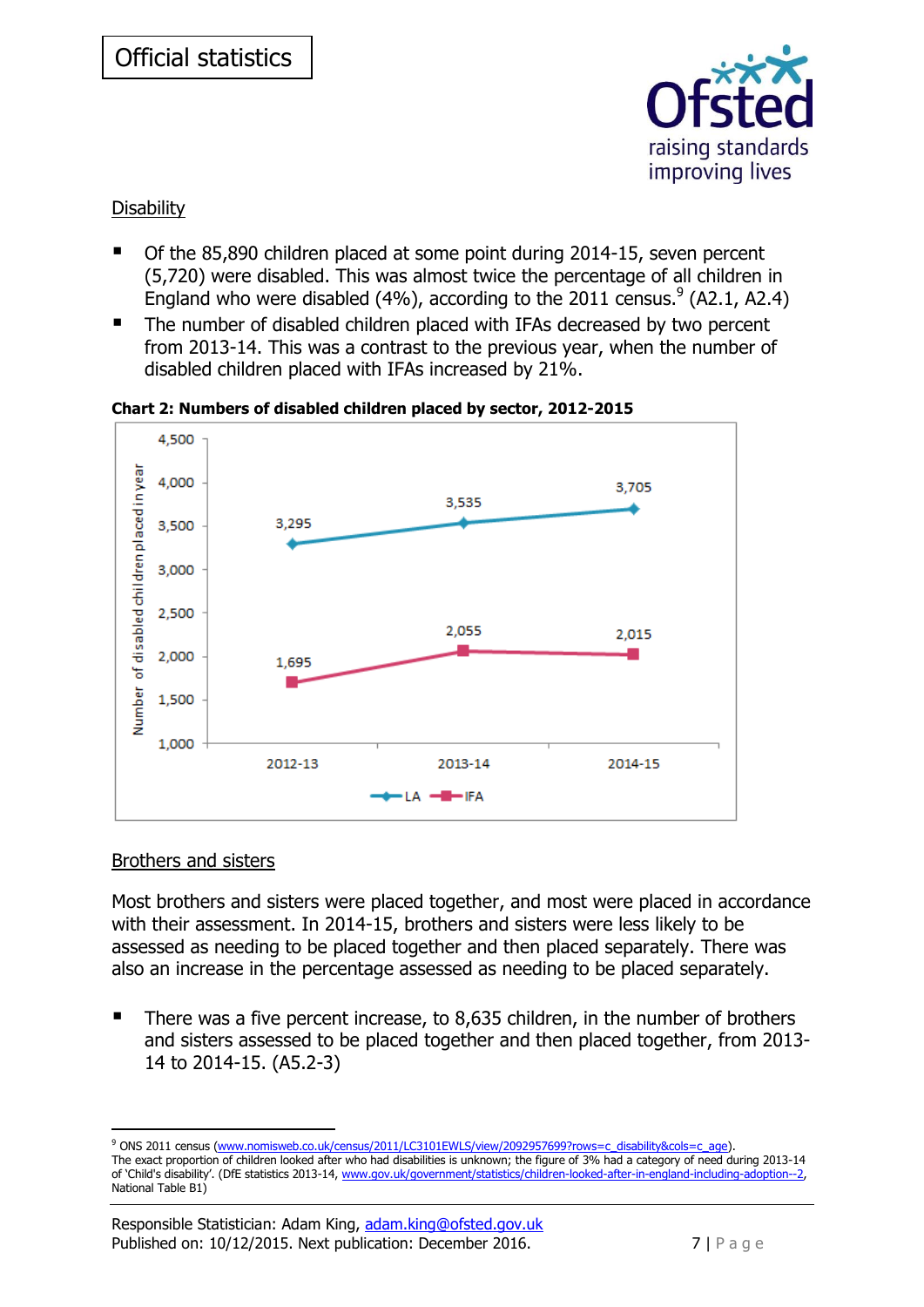

- $\blacksquare$  There was also an increase (11%) in the number of brothers and sisters assessed to be placed separately and placed separately.
- There was a decrease (15%) in the number of brothers and sisters assessed to be placed together but placed separately.

<span id="page-7-0"></span>



### **Education**

In 2014-15, as in previous years, most children had stable educational placements in mainstream school, which they attended regularly. Fewer children experienced a change in their educational establishment due to a change in foster placement.

- There was an increase of five percent in the number of compulsory school aged children (aged 5-16) in foster care from 51,550 in 2013-14 to 53,985 in 2014-15. This is in line with the increase for all children looked after of compulsory school age  $(4\%)^{10}$  and slightly above the increase in the overall number of fostered children (2%). (A2.2)
- During 2014-15, there were 10,075 young people aged 16-18 who had completed compulsory education and were therefore subject to the Raising the Participation Age scheme in foster care. $11$  This was a large increase on the

<sup>-</sup><sup>10</sup> DfE Children looked after in England including adoption: 2014 to 2015 [\(https://www.gov.uk/government/statistics/children-looked](https://www.gov.uk/government/statistics/children-looked-after-in-england-including-adoption-2014-to-2015)[after-in-england-including-adoption-2014-to-2015\)](https://www.gov.uk/government/statistics/children-looked-after-in-england-including-adoption-2014-to-2015)<br><sup>11</sup> The government introduced legislation in summer 2013 which requires young people to continue in some form or education or

training until their  $18<sup>th</sup>$  birthday.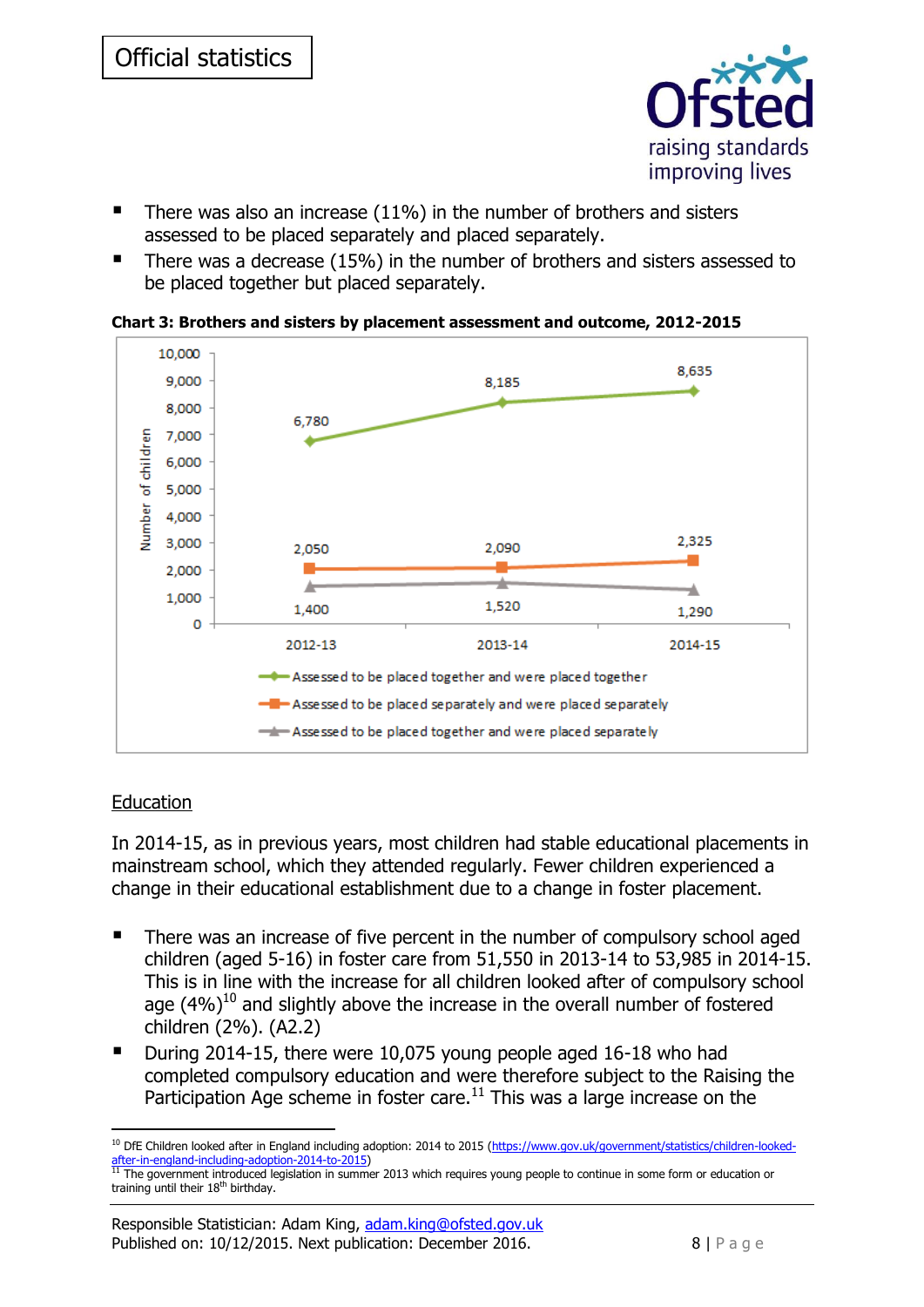

previous year's 6,125 young people; however this is likely due to this being the first full year of the scheme's operation. (A2.1-3)



<span id="page-8-0"></span>**Chart 4: Number of children and young people of school age in foster care, 2012-2015**

 The percentages of children in foster care not in regular, mainstream education remained broadly static in 2014-15 compared to 2013-14, with only small increases in children with no educational arrangements and who were persistently absent. (D7)

#### <span id="page-8-1"></span>**Table 1: Percentage of CYP aged 5-18 in foster care not in regular, mainstream education, 2013-2015**

|                                 | 2013-14 | 2014-15 |
|---------------------------------|---------|---------|
| Changed educational placement   | 5%      | 5%      |
| Attended alternative provision  | 5%      | 5%      |
| Had no educational arrangements | $1\%$   | 2%      |
| Were persistently absent        | 4%      | 5%      |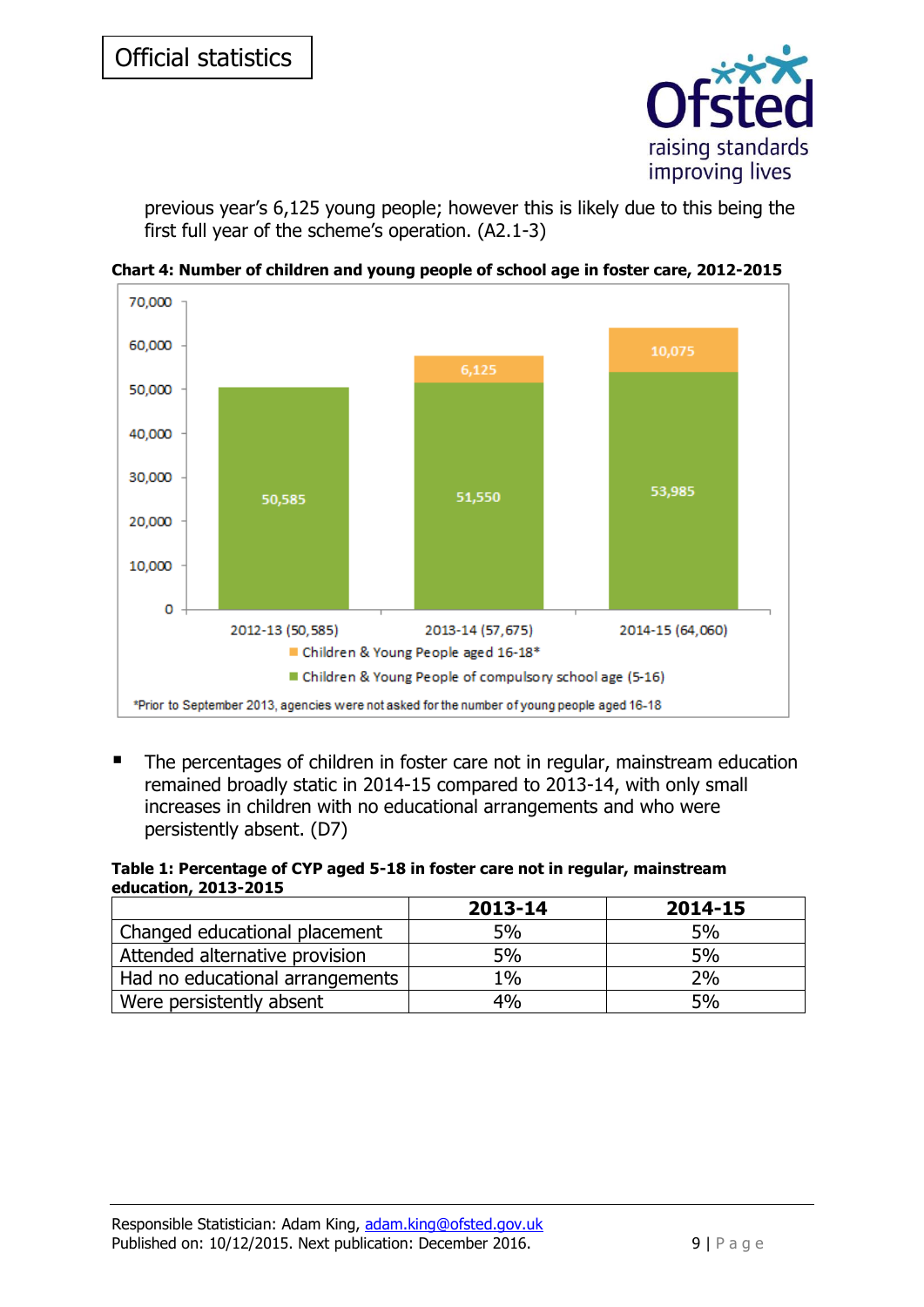

# <span id="page-9-0"></span>**Children's experiences**

One fifth of unplanned endings<sup>12</sup> occurred within 24 hours of the placement start. Almost half the children who experienced unplanned endings experienced them at the foster carers' request; in two fifths of cases, these children had been placed with IFAs.

### Placement stability

-

- There were 7,245 unplanned endings in 2014-15, affecting a maximum of 8% of all placed children. $^{13}$  (A6.1-2)
- Almost two thirds (985) of moves within 24 hours were with LA fostering agencies. (A6.3)



<span id="page-9-1"></span>**Chart 5: Number of unplanned endings by sector and reason, 2014-15**

 The LAs in both the East and the West Midlands regions reported that around one third (33% and 36%, respectively) of unplanned endings were within 24 hours; the average across regions was around one quarter.

 $12$  This is a 'placement ending that was not included in the social work plan either in the ending itself or the timing of the termination'. A  $f(x) = x^2 + 2x + 3$ <br>fuller definition is given in the glossary.<br><sup>13</sup> If a different shipped

If a different child was affected by each unplanned ending, this would be the maximum percentage of children affected. As we do not collect data on how many children experience unplanned endings, it is not possible to state the actual percentage affected.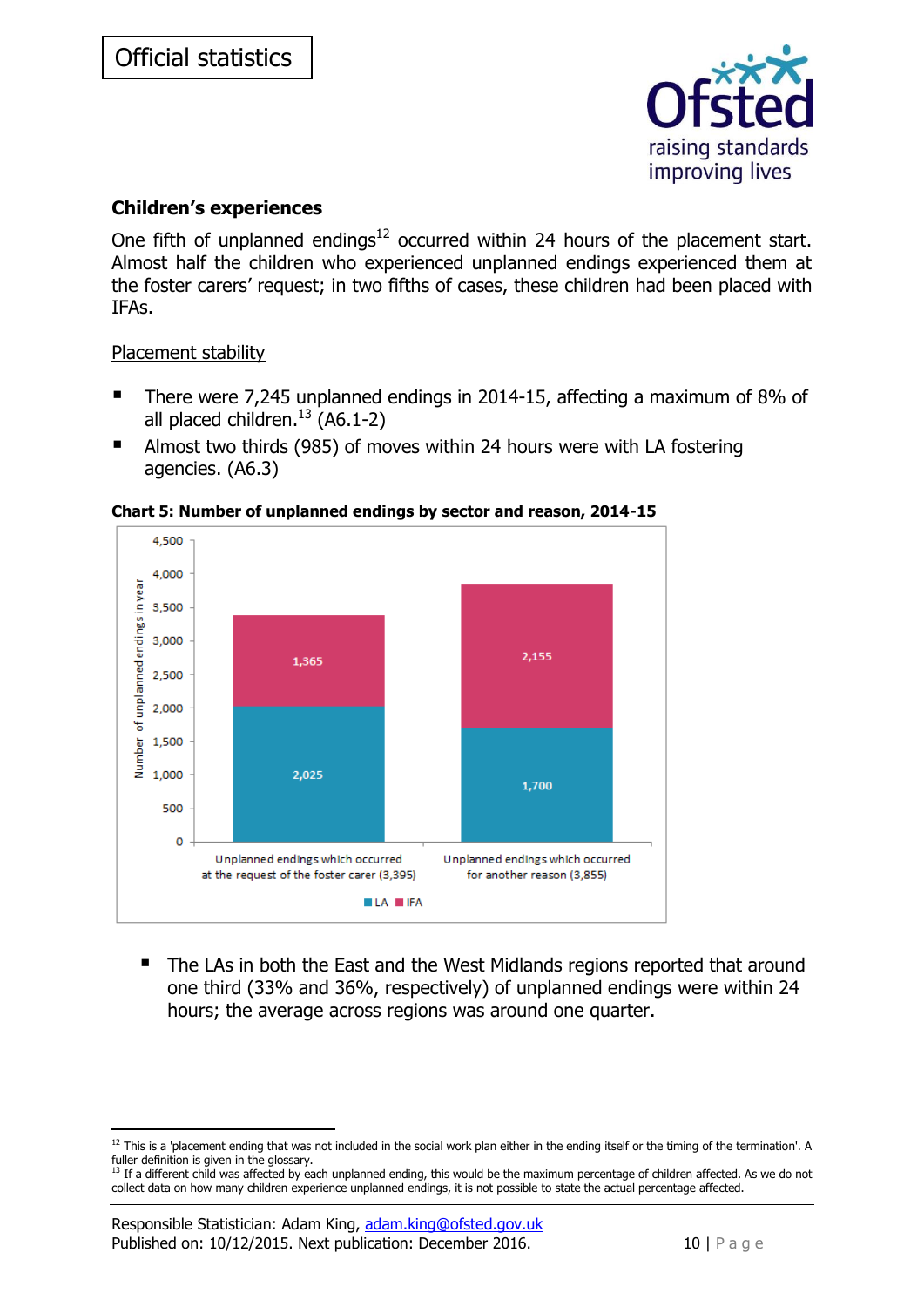

Staying  $put<sup>14</sup>$ 

Young people aged over eighteen were more likely overall to remain living with their foster carer after their eighteenth birthday in 2014-15 than in 2013-14. However, young people placed through IFAs were more likely to leave than remain with their carer.

- The number of young people staying with their foster carers after their eighteenth birthday increased by two percent from 1,750 in 2013-14 to 1,790 in 2014-15. (A8.1)
- The number of young people who stayed in their LA foster placement after turning 18 increased by three percent (from 1,215 to 1,255). Young people in LA placements were more likely to "Stay Put" than move out – 56% stayed after turning 18. (A8.1-2)
- The number of young people placed in IFAs who stayed in their placement after turning 18 remained the same (at 535), though as a percentage of all young people turning 18, it fell from 54% to 45%. For the first time in three years, young people placed through IFAs were more likely to move out than "Stay Put".

<sup>-</sup> $14$  Please refer to the glossary for a full definition of the Staying Put scheme.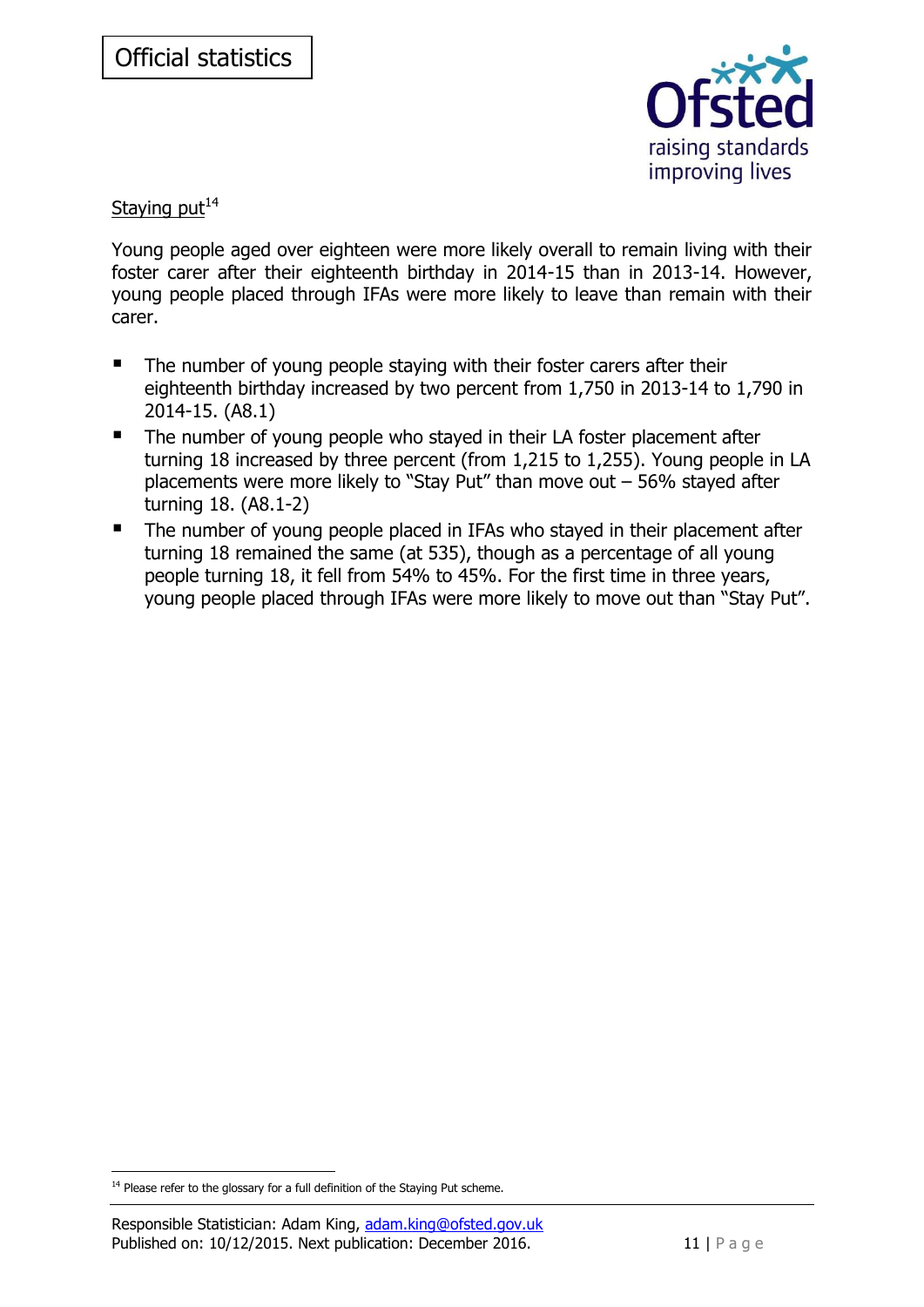

### Restraint

Restraint was recorded for less than 1% of all fostered children, and children were less likely to be physically restrained in 2014-15 than previously. More children who were restrained were placed through IFAs than in LA placements.

- There were 1,025 incidents of physical restraint during 2014-15, a 17% decrease from 1,230 incidents in 2013-14. These involved 570 children and young people. (D2.1-2)
- Almost three quarters (415) of the children reported to be subject to restraint were placed through IFAs. (D2.2, A2.1)
- The number of incidents of restraint reported by IFAs decreased by 17% from 2013-14 to 2014-15. This was a reversal from 2012-13 to 2013-14, when the number increased by 18%.



<span id="page-11-2"></span>**Chart 6: Number of incidents of restraint by sector, 2012-2015**

# <span id="page-11-0"></span>**Safeguarding**

# <span id="page-11-1"></span>**Child sexual exploitation**

A minority of children and young people were reported as at risk of or subject to child sexual exploitation (CSE) during the year. Children and young people were more likely to be reported as at risk of CSE than as subject to it.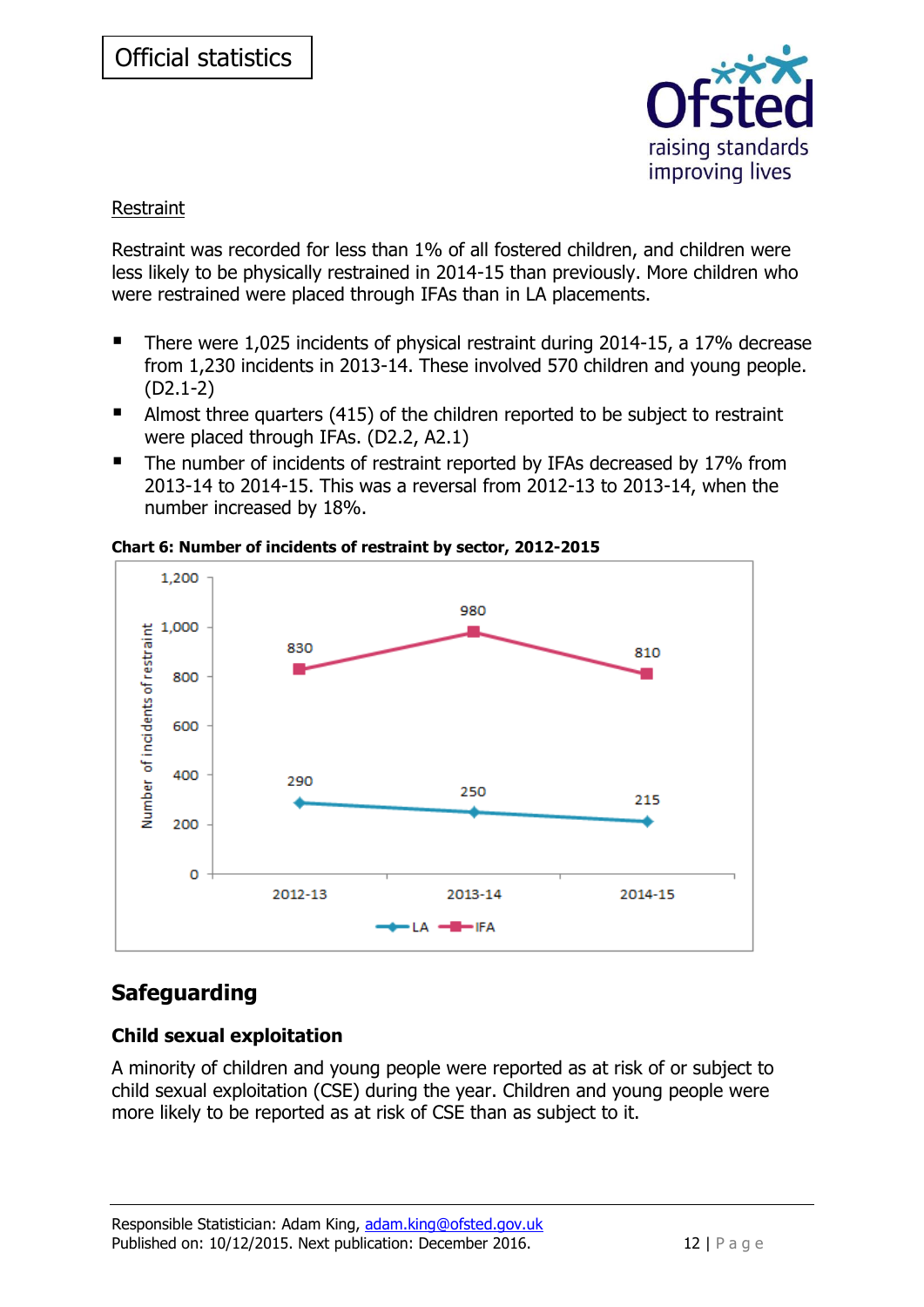

- During 2014-15, 3% of all children and young people in placements were reported as being at risk of CSE, and 1% were reported as being subject to CSE. (A3.1-2)
- During 2014-15, a slightly higher percentage of children in IFAs than in LA fostering agencies were reported to be at risk of CSE (4% compared to 3%); there was no variation for children reported to be subject to CSE.
- Three local authorities (Birmingham, Sandwell, and Norfolk) reported that they were unable to provide information on the number of children at risk of or subject to CSE. An additional 14 LAs reported no children at risk of CSE, often citing difficulties in assessing these numbers from their current recording systems.<sup>15</sup> Of these 14 LAs, three were able to give information on the number of children recorded as subject to CSE (Blackburn with Darwen, Redcar & Cleveland, and Warwickshire); the remainder reported no children subject to CSE, again citing difficulties in assessing these numbers.
- Although these figures are likely to have been affected by recording issues, the East Midlands region reported the highest percentage of children at risk of CSE (8%), while the West Midlands reported the lowest (1%).

# <span id="page-12-0"></span>**Children going missing**

-

More children were recorded as going missing, and as going missing more often. Children placed in IFAs were more likely to be reported missing than those in LA placements. This may be due to stronger recording by IFAs than by LAs, particularly given that some IFAs have only a small number of children in placement so that the burden of recording is reduced, compared to LAs which are generally larger. Despite this, the gap between the two sectors around the number of children going missing has reduced.

Children were more likely to go missing for longer periods in 2014-15 than previous years, particularly children placed through LA fostering agencies. Children most commonly went missing due to contact with family and friends. However, there were around a quarter of instances where the agency did not know why the child had gone missing; this was particularly the case for LAs. Children were more likely to be recorded as going missing due to CSE than in previous years; although this is likely to be evidence of better recording of CSE due to increased awareness as a result of recent high profile cases.

<sup>&</sup>lt;sup>15</sup> These additional 14 LAs were: Bedford Borough, Blackburn with Darwen, Buckinghamshire, Herefordshire, Kensington & Chelsea, Kingston-upon-Thames, Knowsley, Redcar & Cleveland, Rutland, Salford, Slough, Warwickshire, Westminster, and Wiltshire.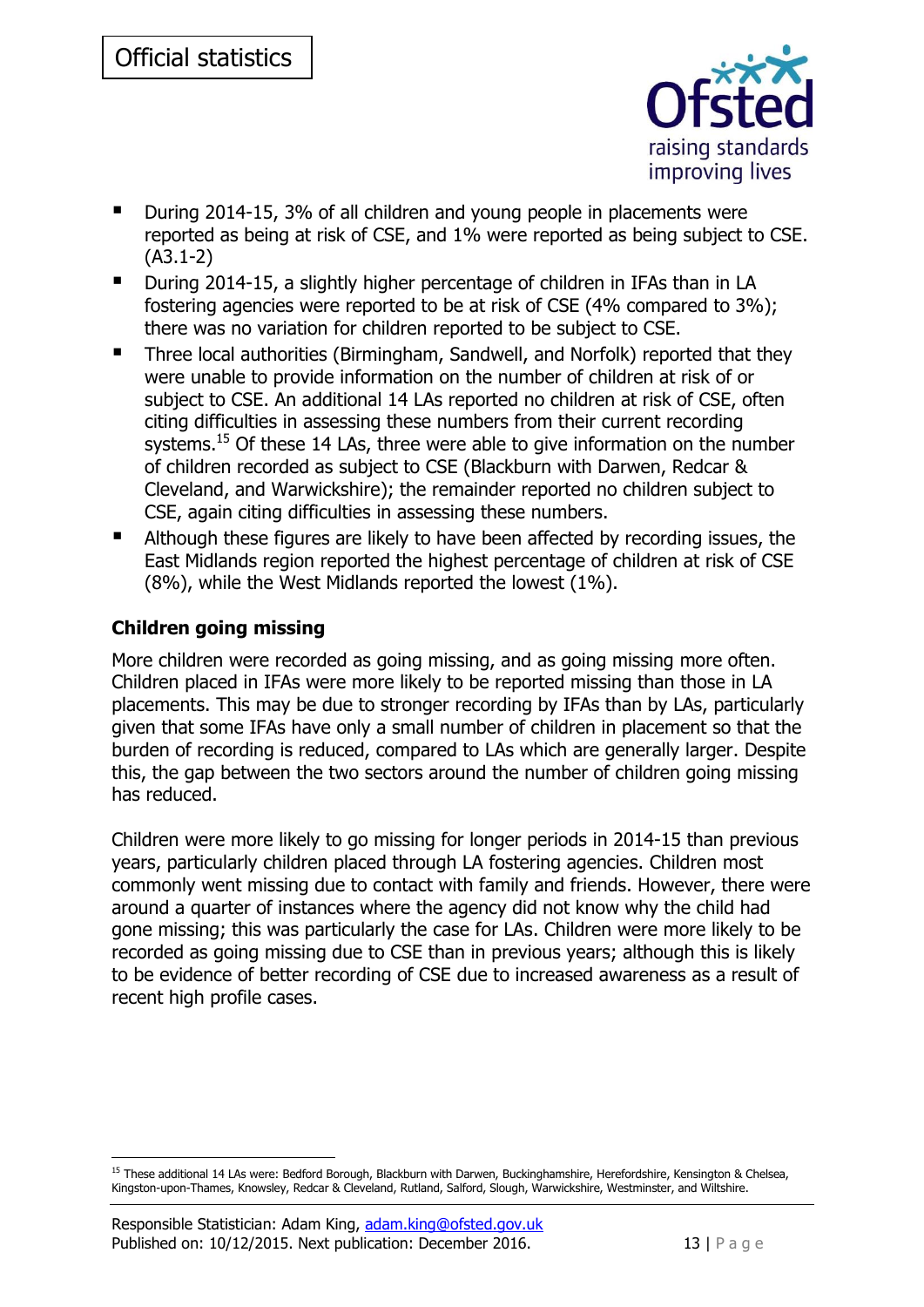

- The number of children reported as going missing during 2014-15 increased by 19% from 2013-14 to 2014-15. This was a smaller increase than from 2012-13 to 2013-14, when the increase was 28%. (D3.1-2)
- More children were reported missing from IFAs (55% of all children who went missing) than from LAs, despite only one third of all fostered children being placed in IFAs. However, the gap between the two sectors shrank from 2013-14, when 59% of missing children were from IFAs.
- The number of children recorded as going missing from IFAs increased by 21%, to 2,760 children in 2014-15. The number of children recorded as going missing from LAs increased by 16% to 2,295 children in 2014-15.
- The South East and London reported the highest percentages of children going missing (six percent and five percent respectively, consistent with previous years). This may be linked to the disappearance of children thought to be trafficked into the UK and removed from foster care, as reported in 2013. $^{16}$



<span id="page-13-0"></span>**Chart 7: Number of children recorded as going missing by sector, 2012-2015**

 There was a greater increase in the frequency of children being reported as going missing than in the number of children reported as missing: 29% from 2013-14 to 2014-15. This was a smaller increase than from 2012-13 to 2013-14, when the increase was 36%. (D3.1)

<sup>-</sup><sup>16</sup> See, for example, EPCAT report here [\(http://www.ecpat.org.uk/sites/default/files/trafficked\\_children\\_and\\_missing\\_2.pdf\)](http://www.ecpat.org.uk/sites/default/files/trafficked_children_and_missing_2.pdf).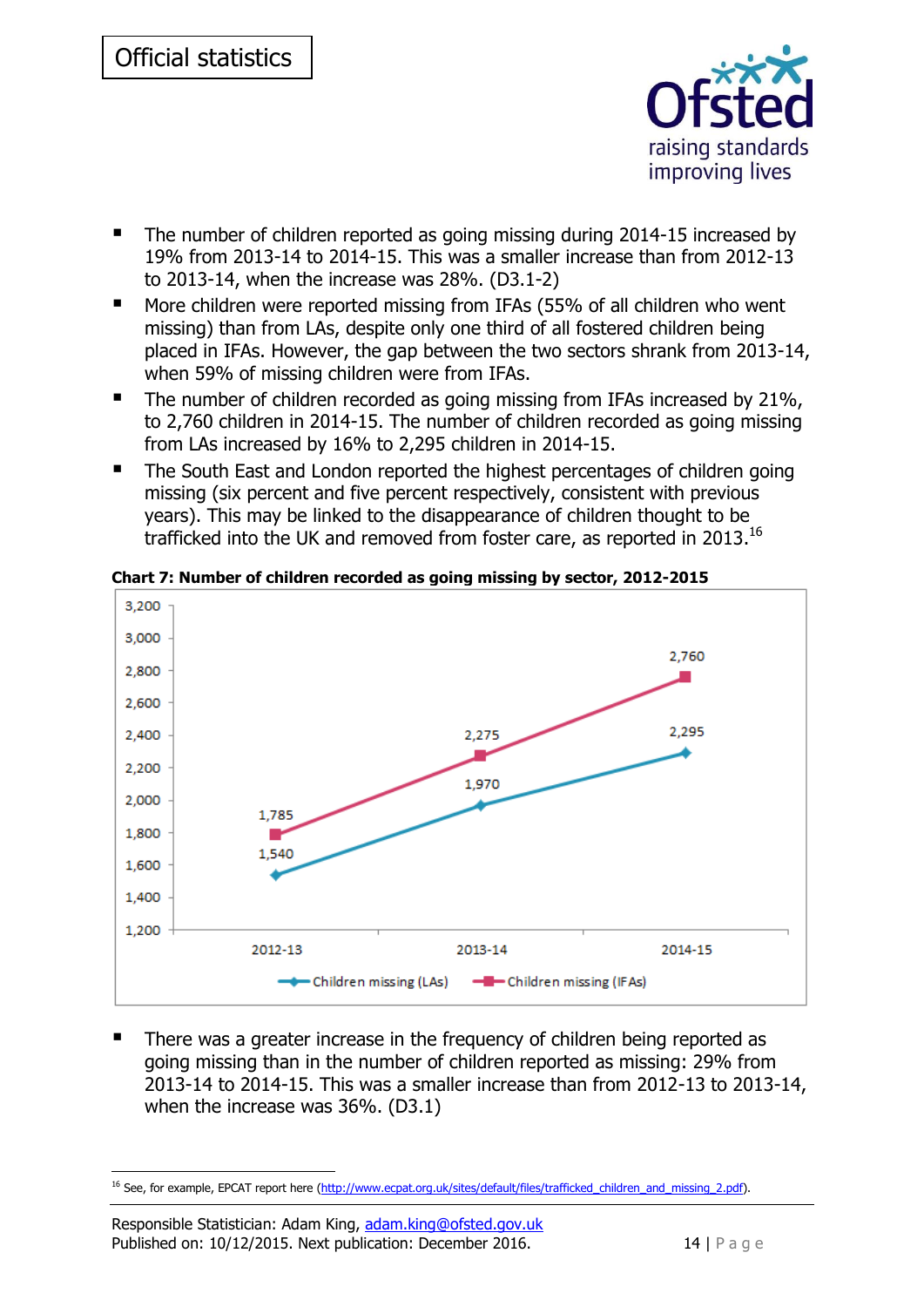

- The number of times children were recorded as going missing from LAs increased by 40% between 2013-14 and 2014-15. Between 2012-13 and 2013- 14, LAs had a much smaller increase, of 28%.
- For IFAs, the increase was smaller than for LAs, at 21% between 2013-14 and 2014-15. It was also smaller than between 2012-13 and 2013-14, when the increase was 43%.
- Children in the London and South East regions were reported missing most frequently, with each missing child going missing an average of four times. The two regions also had the highest number of times that children were reported as going missing (1,555 in London, 1,965 in the South East).
- Almost all regions saw a large percentage increase in the number of times children were recorded as going missing from 2013-14 to 2014-15, but the increase ranged from one fifth in the South East (from 1,630 instances) to an increase of 145% in the South West (from 420 instances to 1,035 instances).
- The exception to this was the East of England, where there was a fall of almost a third in the number of times children were reported going missing (from 422 instances in 2013-14 to 300 instances in 2014-15).



<span id="page-14-0"></span>**Chart 8: Number of times children were recorded as going missing by sector, 2012-2015**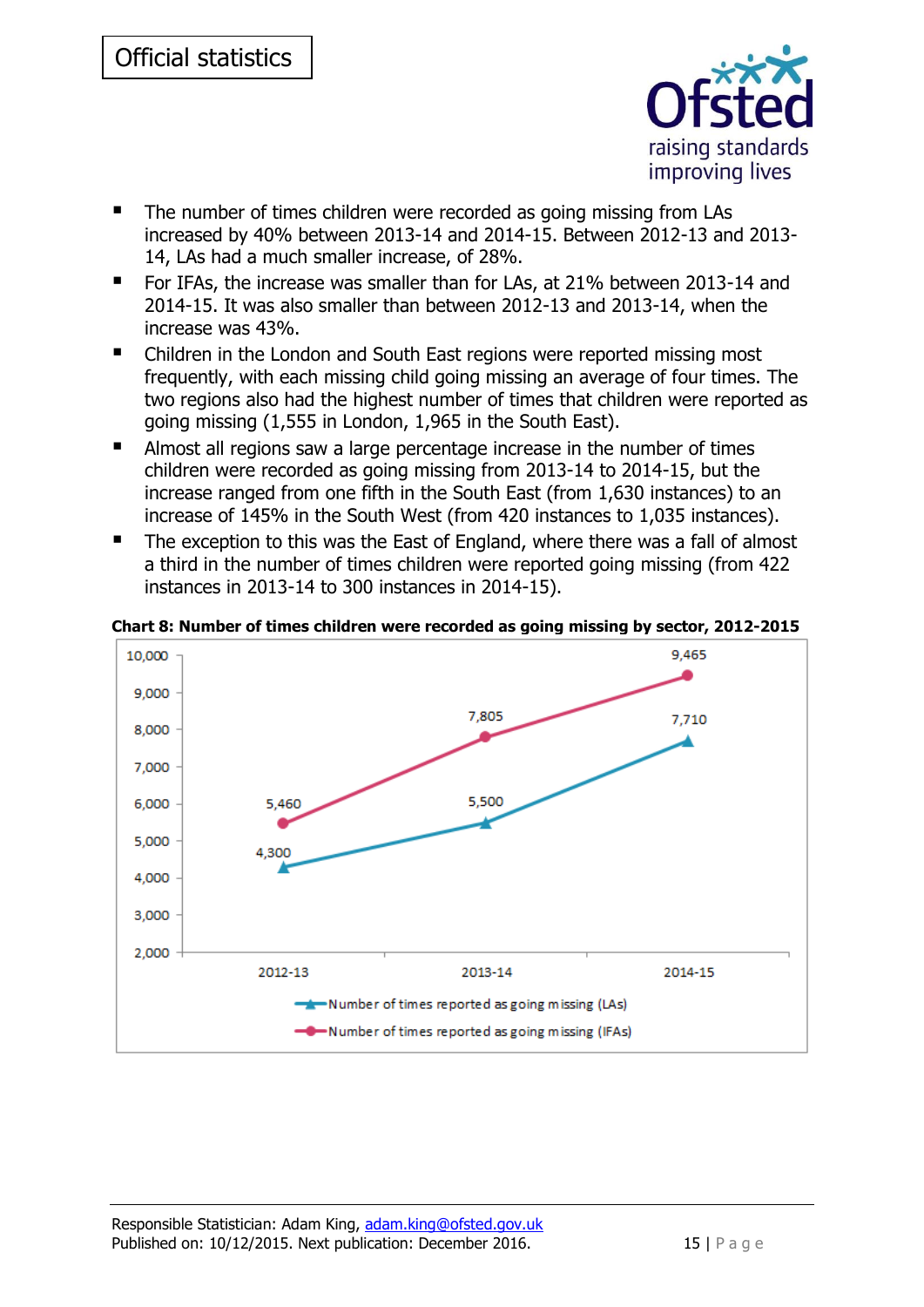

- As in 2013-14, around half of those children reported children in 2014-15 had been missing for a total period of less than 24 hours<sup>17</sup> (54% in 2013-14, 50% in 2014-15).
- However, the number of children missing for a total period of less than 24 hours increased by 9% from 2013-14 to 2014-15. This was a much smaller increase than from 2012-13 to 2013-14, when the increase was 33%. (D4.1)
- Children missing for less than 24 hours in total were more likely to have been placed through IFAs: 62% of these children were placed through IFAs in 2014- 15. In 2013-14, this was 58%.
- Children missing for more than 28 days were more likely to be in LA placements: 68% of these children were in LA placements in 2014-15. In 2013-14, this was 60%.



<span id="page-15-0"></span>**Chart 9: Number of children missing by reported total time missing, 2014-15**

- The number of times children in foster care went missing due to contact with family and friends increased by 29% from 2013-14 to 2014-15. Half of all times that children went missing were related to contact with family and friends. (D5)
- For a quarter of all times that children went missing, the reason for this was recorded as unknown (4,240 times). This was an increase of one third from 2013-14.
- In 2014-15, just over half (52%) of times children went missing for unknown reasons were for children in LA placements. This is an increase from 2013-14,

<sup>-</sup> $17$  Total time missing is calculated by adding up the length of time the child was missing each time they were missing; for example, a child who went missing for 12 hours, then 2 days would be missing for a total of one—six days (two and a half days).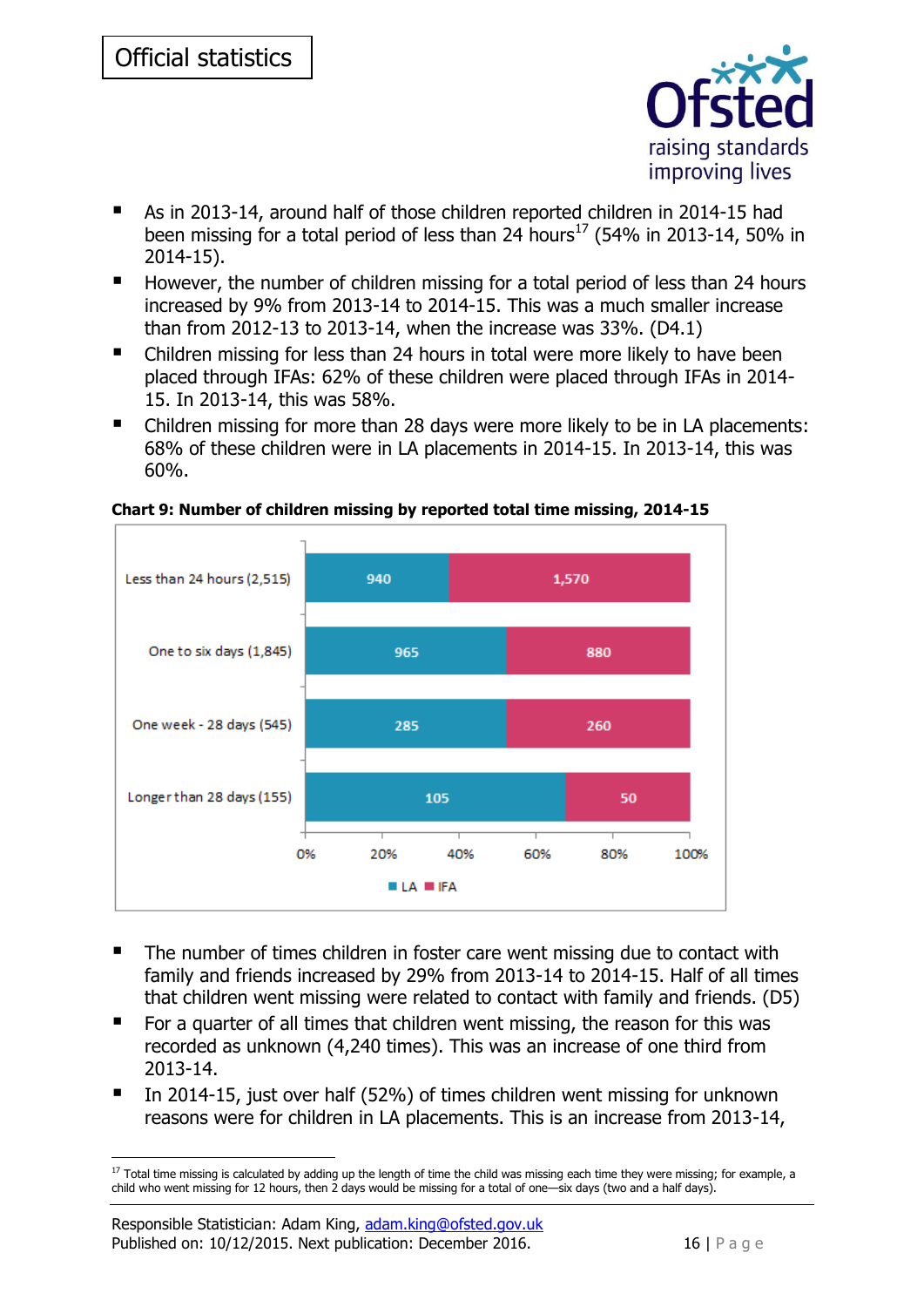

when 41% of times children went missing for unknown reasons were for children in LA placements.

<span id="page-16-0"></span>

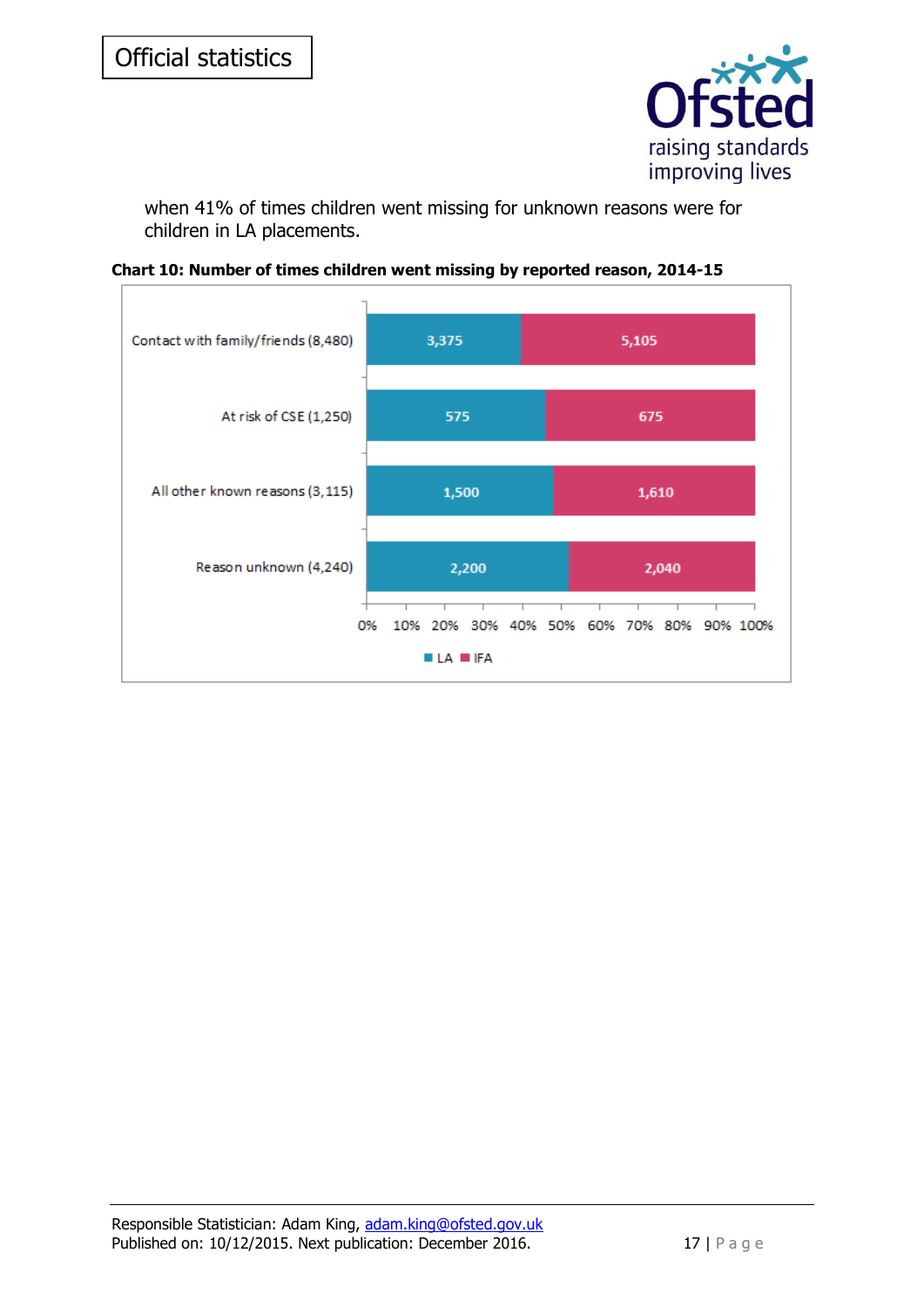

# <span id="page-17-0"></span>**Referrals**

In 2014-15, children and young people in foster placements were less likely to be referred to LA social care teams than in previous years, but more likely to be subject to Section  $47^{18}$  enguiries. Children in LA placements saw a bigger decrease in the number of referrals than children placed through IFAs. However, children in LA placements who were referred were more likely to get a Section 47 enquiry than those referred by IFAs.

- The number of referrals to LA child protection teams decreased by 13% overall from 2013-14 to 2014-15. However, there was a rise in referrals from IFAs, of four percent. (D1.10)
- Between 2013-14 and 2014-15, there was an increase in the number of Section 47 enquiries of seven percent. IFAs saw a slightly bigger increase, of nine percent compared to LAs, who had a five percent increase.



<span id="page-17-1"></span>**Chart 11: Referrals resulting in Section 47 enquiries by sector, 2012-2015**

<sup>-</sup> $18$  Please refer to the glossary for a full definition of Section 47.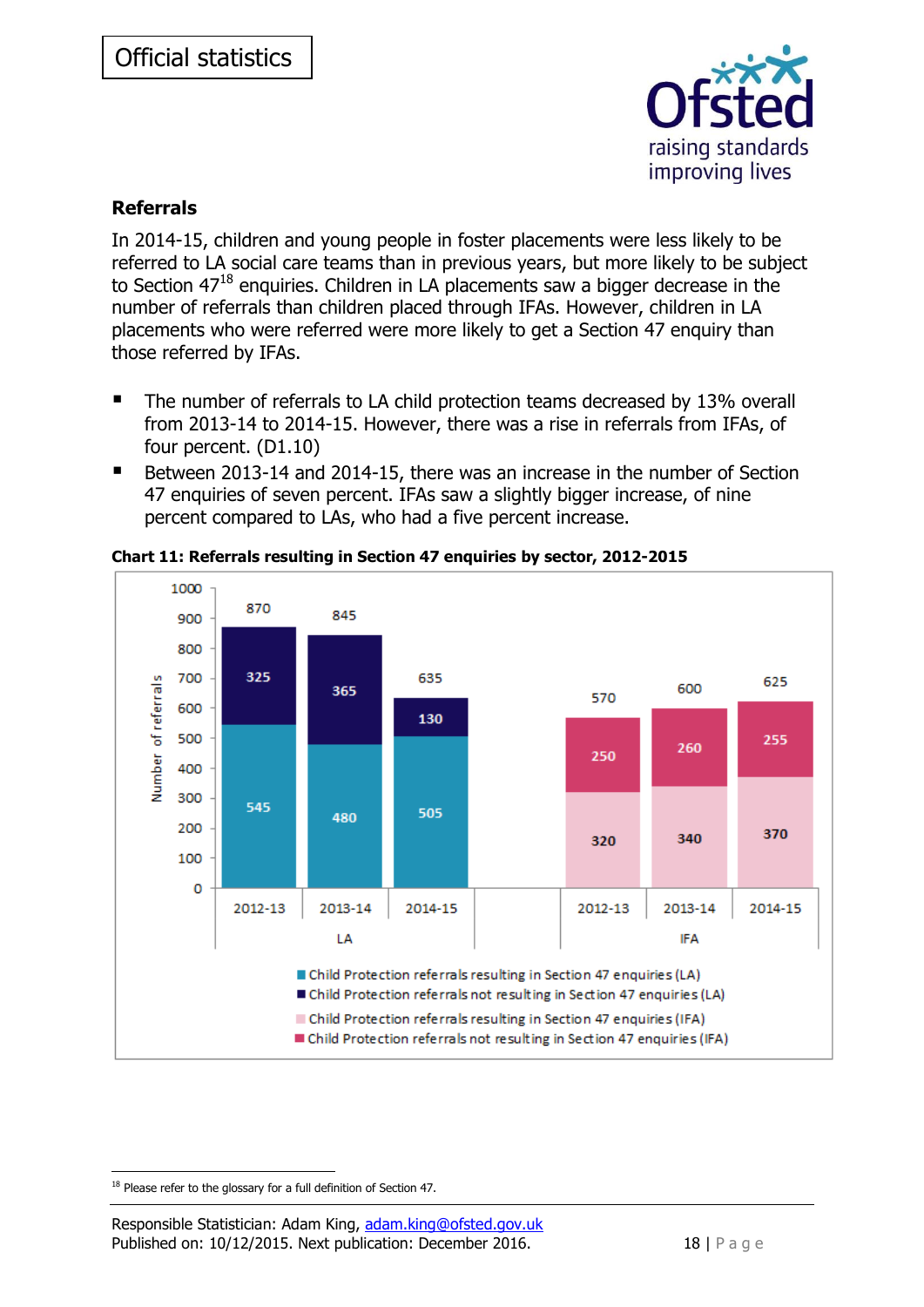

The number of referrals made to the Disclosure and Barring Service (DBS)<sup>19</sup> decreased by 19% from 2013-14 to 2014-15. Between 2012-13 and 2013-14, the number of referrals decreased by 8%. (D1.9)

# <span id="page-18-0"></span>**National fostering capacity**

# <span id="page-18-1"></span>**Types of placements**

There were small changes in the number of providers offering most placement types. The number of filled places increased slightly overall but decreased for LAs. More children were placed in LA placements than with IFAs overall, and for most types of placements. Children in emergency or parent and child placements were more likely to be placed with IFAs, however. The number of approved fostering places fell slightly from 2013-14 to 2014-15 and so the capacity for placing children decreased: there were fewer vacant places in 2015, and more places that could not be used for various reasons.

 Only one local authority fostering agency (Brighton and Hove) did not offer any permanent long-term provision during 2014-15, possibly as a result of having placed only 20 children in long-term placements with their own carers during 2013-14. All LA fostering agencies provided short-term and family and friends places. (A4.1-9)



<span id="page-18-2"></span>**Chart 12: Number of providers offering each placement type, 2014-15<sup>20</sup>**

-

<sup>&</sup>lt;sup>19</sup> Please refer to the glossary for a full definition of the Disclosure and Barring Service.

<sup>&</sup>lt;sup>20</sup> As family and friends provision is only offered by LAs, this has been excluded from the chart. "Other" includes remand and multidimensional treatment foster care, as well as any other offers not included in the given categories.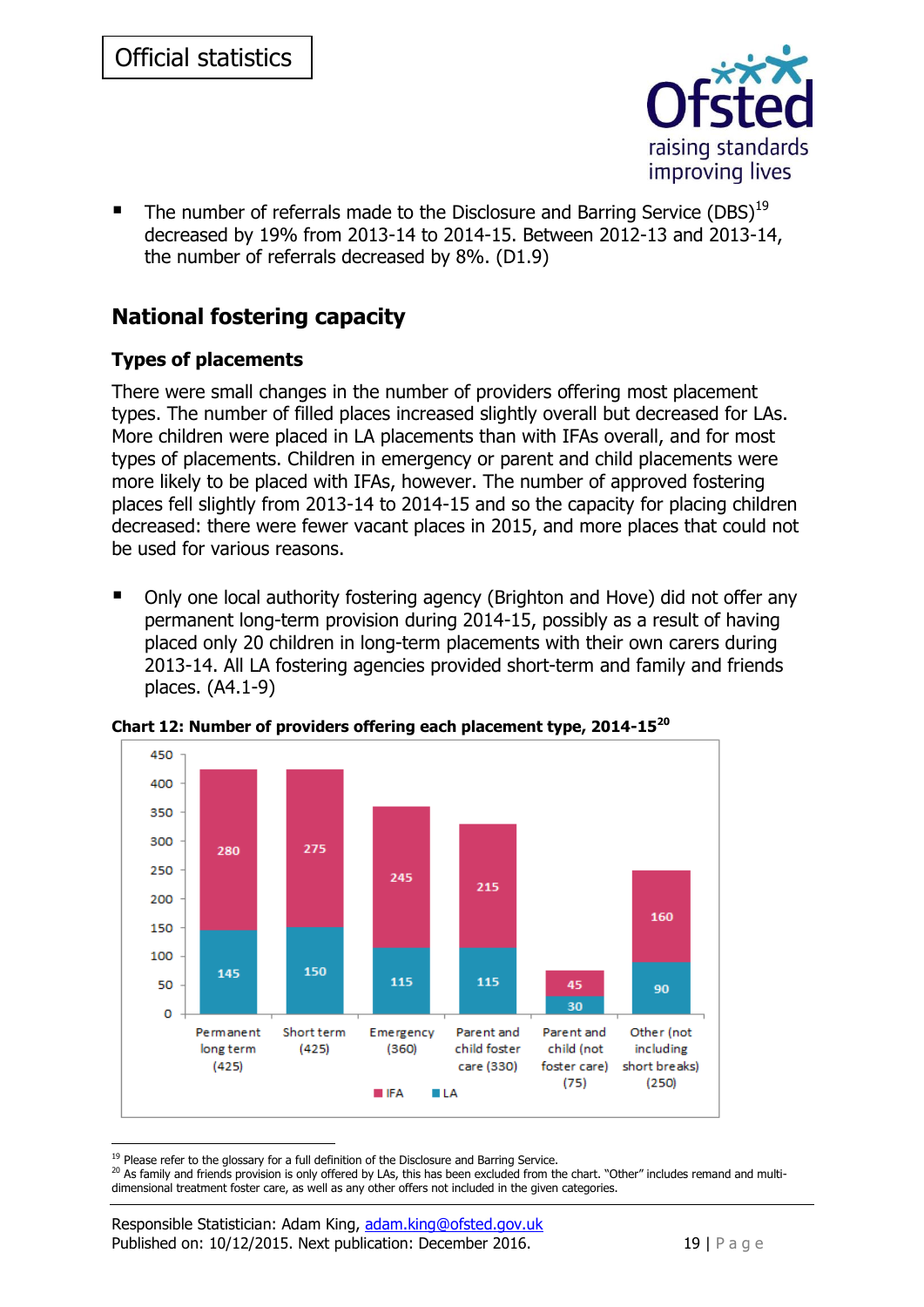

- The number of fostering agencies offering exclusively short breaks placements decreased by 15% from 2013-14 to 2014-15. Most of this was accounted for by IFAs, where the number of agencies offering exclusively short breaks decreased by 27% (from 130 to 95). For LAs, the drop was only 4% (from 135 to 130) (A4.10)
- The number of children subject to concurrent planning did not change; however, LAs placed the majority of these children (56%) in 2014-15. In 2013-14, the majority (59%) were placed by IFAs. (A2.5)

# <span id="page-19-0"></span>**Filled places**

- The number of filled places increased by 1% from 2014 to 2015. For LAs it fell by the same proportion; for IFAs it increased by 3%. (A4.1-9)
- The number of filled permanent places increased by 14% from 2014 to 2015.
- The number of filled short term and emergency places fell by 7% and 11% respectively.



#### <span id="page-19-1"></span>**Chart 13: Number of filled places by placement type and sector, as at 31 March 2015<sup>21</sup>**

 $21$  As family and friends provision is only offered by LAs, this has been excluded from the chart. "Other" includes remand foster care, as well as any other offers not included in the given categories.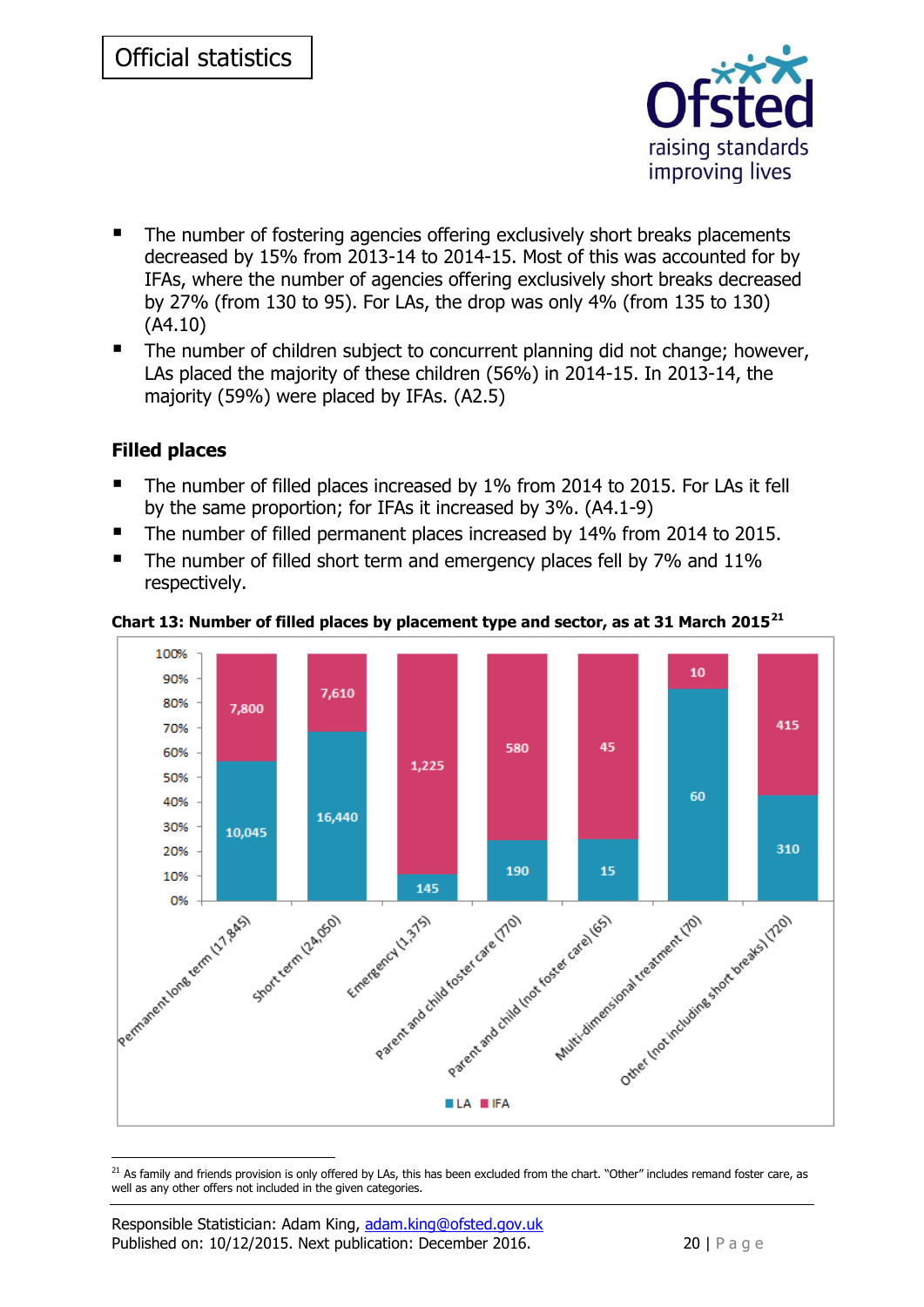

# <span id="page-20-0"></span>**Occupancy rates**

- The number of approved places fell by 1% from 2013-14 to 2014-15. For LAs, it fell by 1%, but for IFAs it increased by 1%. (A1.1)
- The available capacity across the fostering sector decreased from 2013-14 to 2014-15: there were fewer vacant places, and more places unavailable due to the needs of the child or foster carer.



### <span id="page-20-2"></span>**Chart 14: Occupancy by sector, as at 31 March 2014 and 2015**

# <span id="page-20-1"></span>**Households**

Overall, there were slightly fewer fostering households as at 31 March 2015; this was true for all household types except family and friends, which increased. IFAs had more large households (approved for three children) than LAs; this may contribute to LAs having had more exemptions in place during the year.

- The number of fostering households was 44,625 on 31 March 2015, a very small decrease of less than 1% from the same date in 2014. From 2013 to 2014, the number had increased by 4%. (C1)
- The number of long-term fostering households was 36,890 on 31 March 2015, a small decrease of 1% from the same date in 2014. From 2013 to 2014, the number had increased by 5%. (C1.1)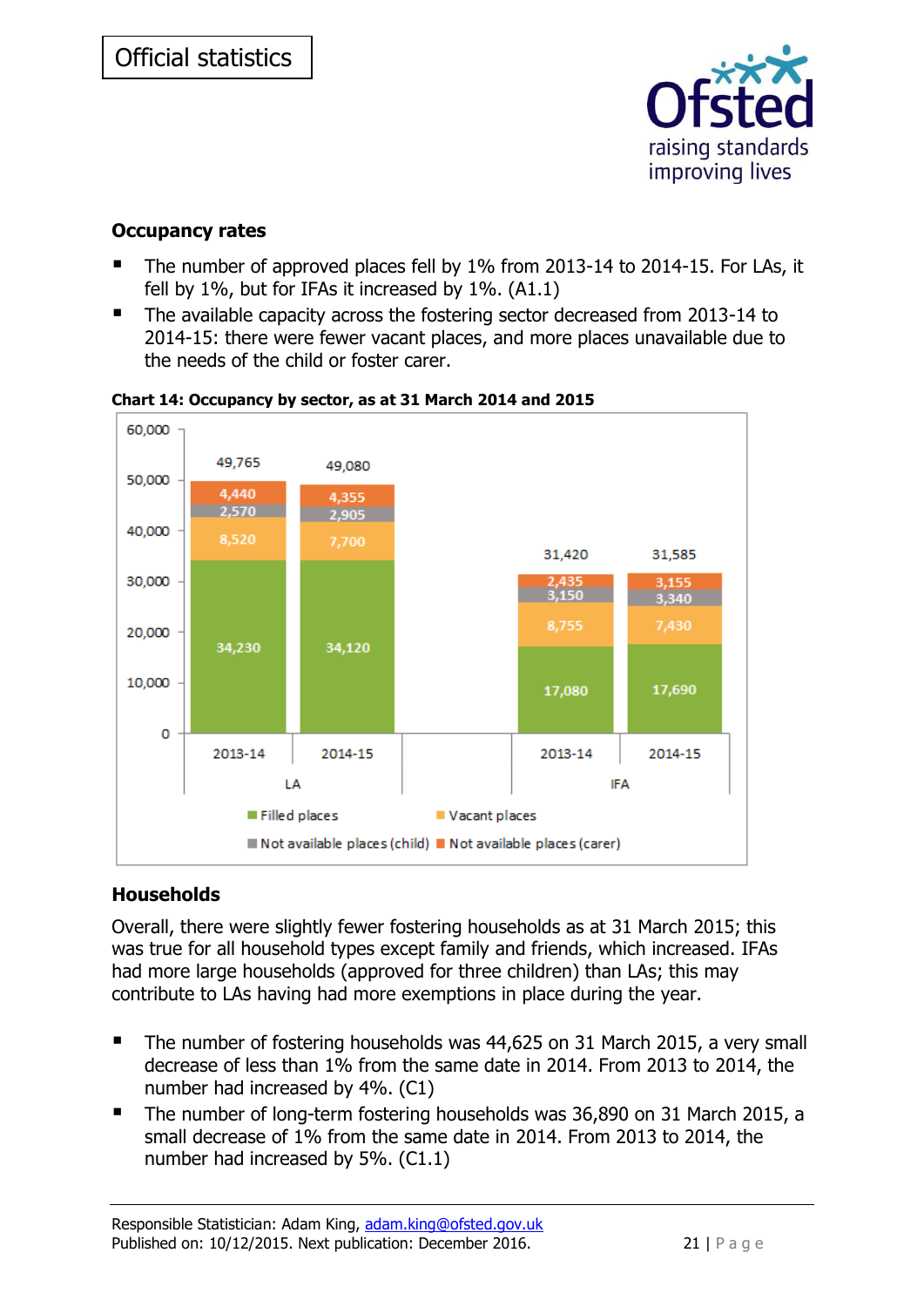

- IFAs do not generally provide family and friends/connected persons households, but for LAs, the number was 5,650 on 31 March 2015, an increase of 7% from 2014. This was a smaller increase than from 2013 to 2014, when it was 15%.
- IFAs were more likely to have larger households than LAs: 36% of IFA households were approved for three or more children (5,275) compared to 23% of LA households (5,095).



<span id="page-21-0"></span>**Chart 15: Number of households by approved capacity, 2014-15**

- The total number of exemptions in place continued to decrease; by 15% from 2013-14 to 2014-15, following the 18% decrease the previous year. (A7.1)
- LAs were still responsible for the majority (78%) of exemptions.

<span id="page-21-1"></span>**Chart 16: Number of exemptions in place during the year by sector, 2012-2015**

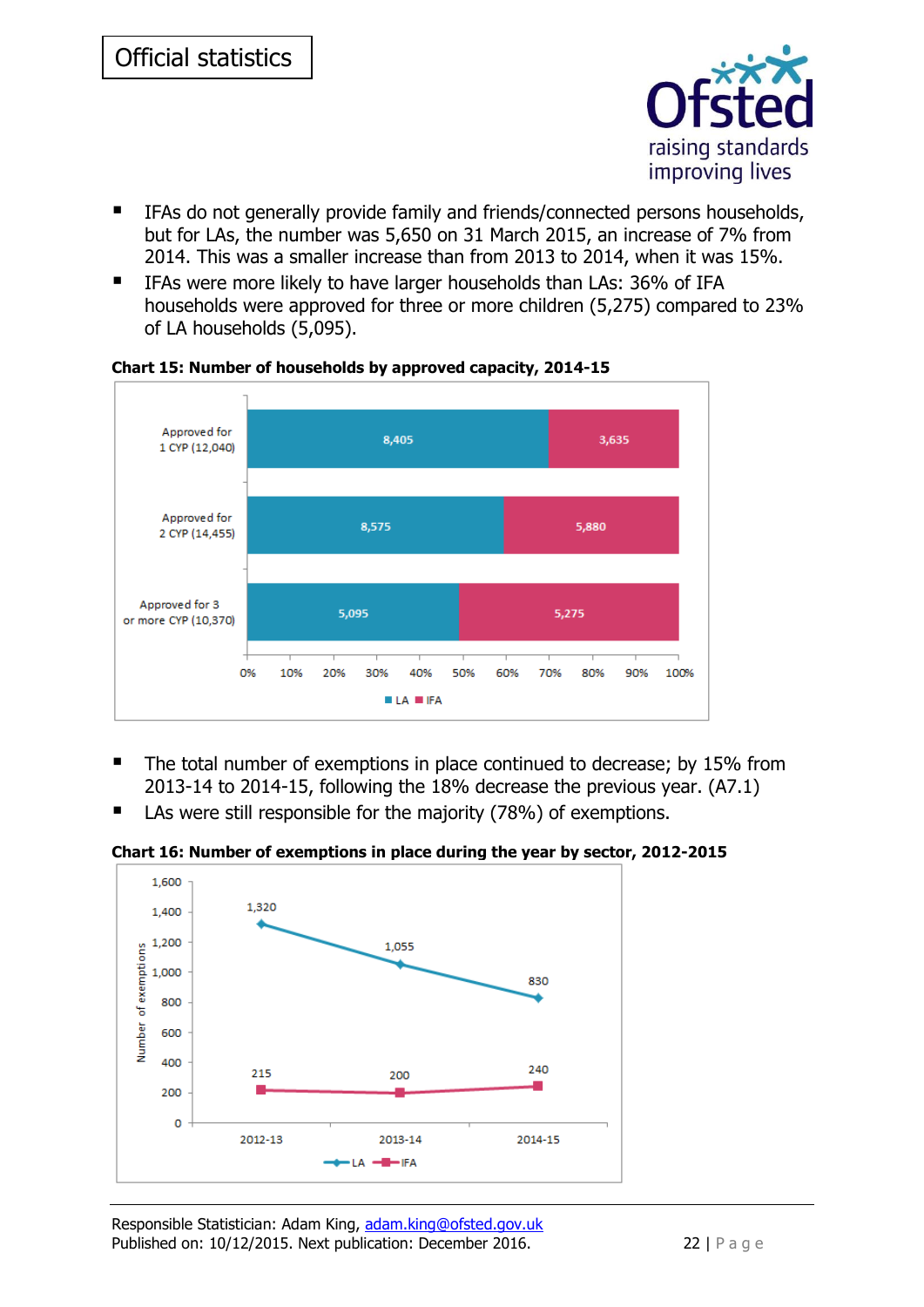

# <span id="page-22-0"></span>**Foster carer profile**

Similar to the pattern for fostering households, there were slightly fewer foster carers as at 31 March 2015; this was true for all carer types except family and friends, of whom there were more. Most foster carers were White, though foster carers in IFAs were slightly more likely to be Black and minority ethnic than those in LAs; this may be because of IFAs focussed on placing Black and minority ethnic children. More foster carers had completed their post-approval training; IFAs in particular saw a large increase in this.

# <span id="page-22-1"></span>**Approved foster carers**

- The number of approved foster carers fell slightly from 2014 to 2015 (by less than one percent). This was a reversal of the previous year, when the number of approved carers increased by four percent from 2013 to 2014. (B1.1-3)
- The number of exclusively short breaks carers decreased more markedly, by 14% from 2014 to 2015, the same as between 2013 to 2014. (B1.3)

# <span id="page-22-2"></span>**Ethnicity**

- Data about ethnic backgrounds were supplied for 99% of foster carers as at 31 March 2015. However, two local authorities (London Borough of Croydon and Nottinghamshire County Council) did not provide ethnicity data on all of their approved foster carers. (B2)
- Most carers (85%) were White in 2014-15. This was very similar to the ethnic profile among the adult (aged 20 and older) resident population in the 2011 census: with 87% of adults who were White and 13% who were of BME backgrounds.<sup>22</sup> In IFAs, 81% of carers were White, and in LAs 87%. (B2, 2011 census)

<sup>-</sup><sup>22</sup> Office for National Statistics (ONS) 2011 census,

[www.nomisweb.co.uk/census/2011/DC2101EW/view/2092957699?rows=c\\_age&cols=c\\_ethpuk11](http://www.nomisweb.co.uk/census/2011/DC2101EW/view/2092957699?rows=c_age&cols=c_ethpuk11)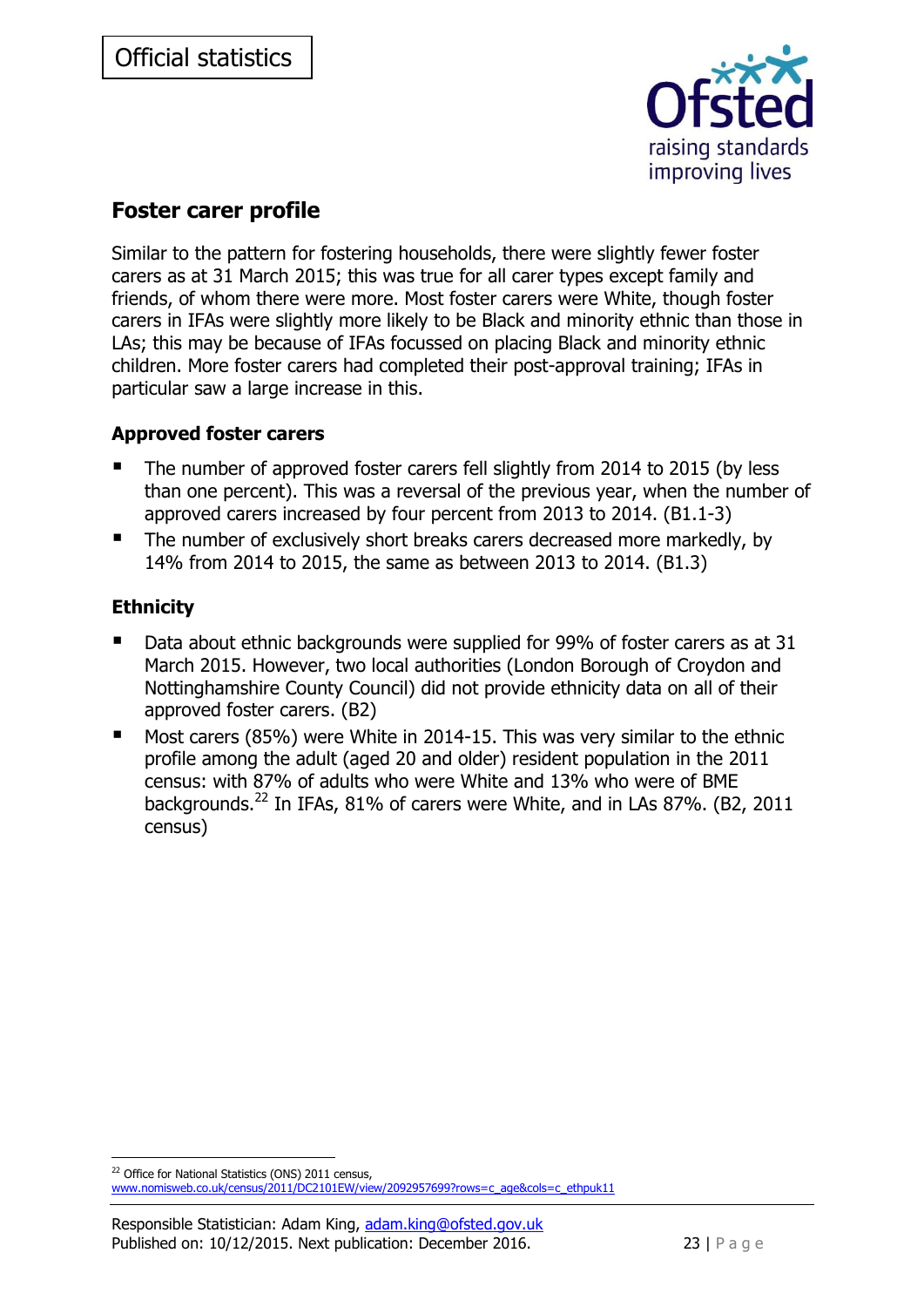



#### <span id="page-23-1"></span>**Chart 17: Ethnicity of foster carers by sector, as at 31 March 2015**

# <span id="page-23-0"></span>**Post approval training**

- As at 31 March 2015, 66% of approved carers had completed their Training, Support and Development (TSD) workbooks at some point since their approval. In 2014, this was 61%. (C7)
- As well as an increase in the percentage of carers with post approval (TSD) training, the number of carers also increased, by nine percent from 2014 to 2015. From 2013 to 2014, it increased by three percent. (C7.1)

<span id="page-23-2"></span>**Chart 18: Percentage of approved carers with completed workbooks, 2012-2015**

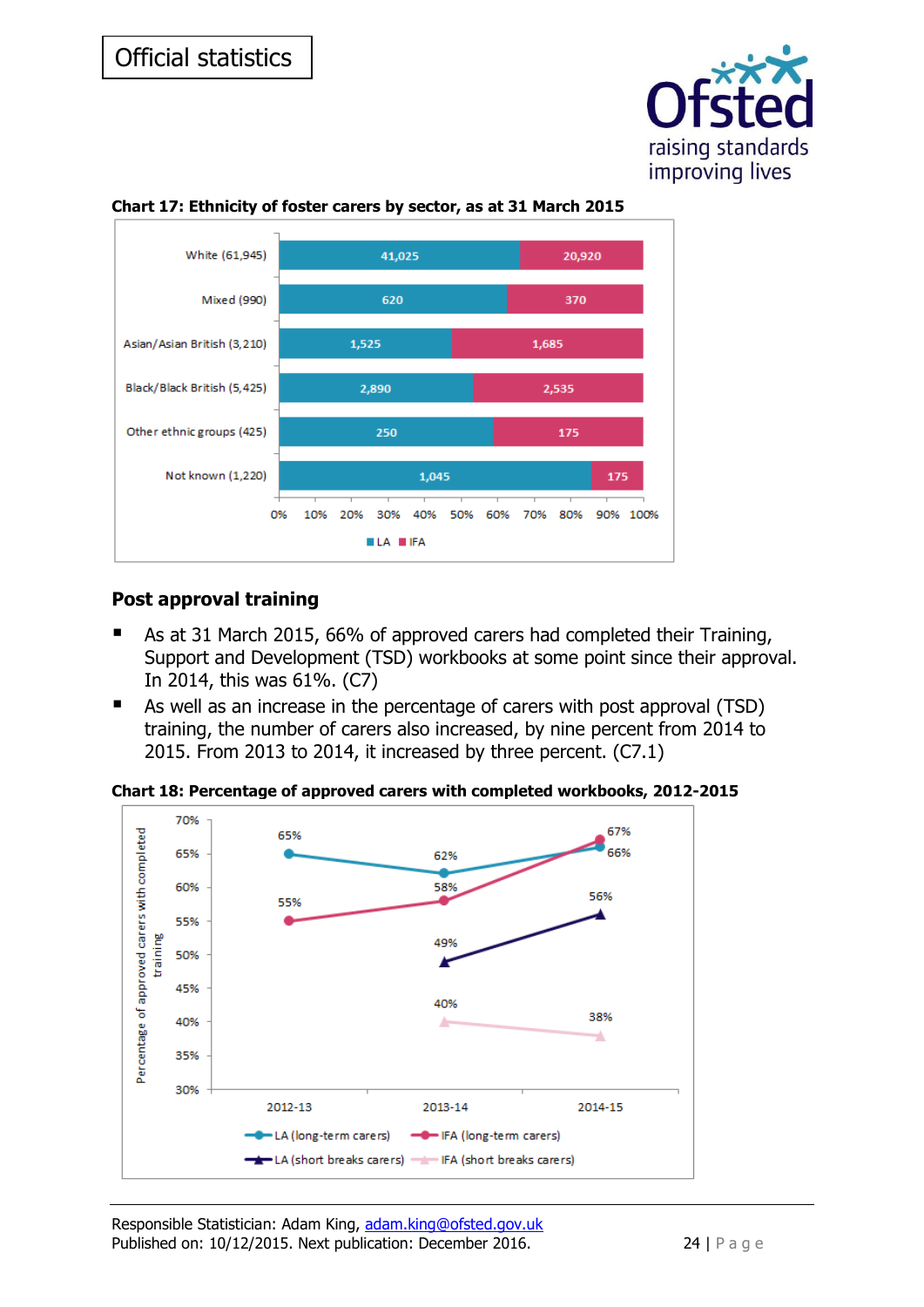

# <span id="page-24-0"></span>**Recruitment and retention**

Recruitment activity, including initial enquiries and applications, slowed down in 2014-15 compared to the previous year, particularly for LA fostering agencies. For the first year, applications to IFAs were higher than to LAs. Applications were also more likely to be withdrawn prior to the panel stage than in the previous year. Carers were most likely to initiate the de-registration process themselves, although slightly less likely than the previous year.

### <span id="page-24-1"></span>**Overview of recruitment in the year**

- The number of initial enquiries decreased by 9%, from 114,150 in 2013-14 to 103,355 in 2014-15. This was a change from 2012-13 to 2013-14, when there was an increase of less than 1%. (C3.1)
- However, IFAs continued to receive around two thirds more initial enquiries than LA fostering agencies (38,725 by LA agencies compared to 64,630 by IFAs).
- The number of initial enquiries per application increased slightly overall, from seven enquiries per application in 2013-14 to eight per application in 2014-15. (C3.1-2)
- The number of applications decreased by over one fifth from 2013-14 to 2014-15, mostly from LAs, whose applications decreased by one third. (C3.2)



#### <span id="page-24-2"></span>**Chart 19: Number of applications considered by sector, 2012-2015**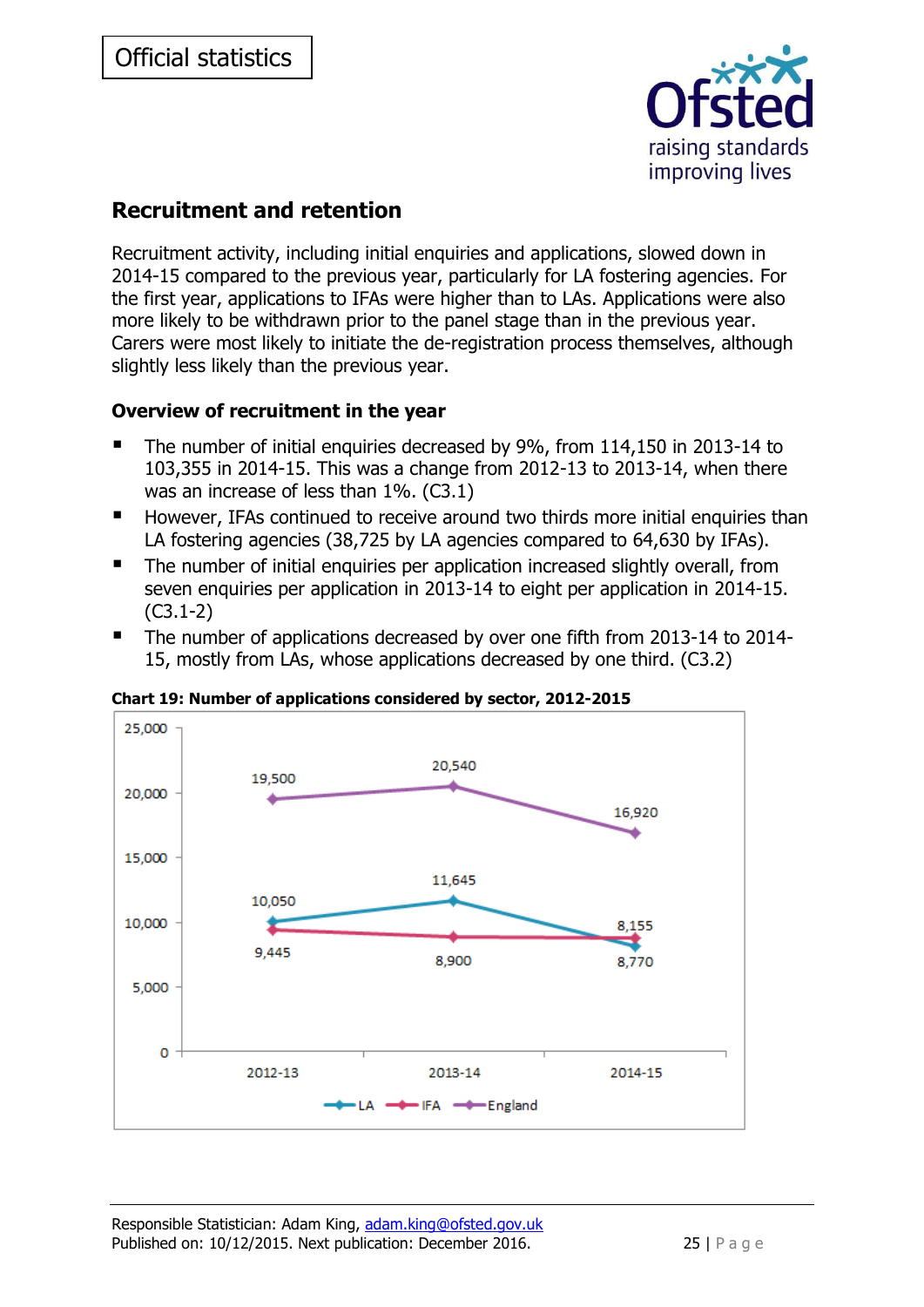

# <span id="page-25-0"></span>**Application outcomes**

- The number of applications that were completed during the year decreased by 17% from 2013-14 to 2014-15. This was in contrast to a 7% increase in the previous period. (C3.2-3, C4)
- While completed applications for IFAs rose slightly, those for LAs were far fewer than in the previous year.
- The rate of completion by sector changed from the position the previous year: in 2013-14, 57% of completed applications were with LA fostering agencies; in 2014-15, 47% were with LA agencies.

<span id="page-25-1"></span>**Chart 20: Applications considered in year, and status as at 31 March, 2013-2015<sup>23</sup>**



- IFAs completed a higher percentage of the slightly increased number of applications made to them (77%) in 2014-15 than in 2013-14 (74%). LAs completed a slightly lower percentage of the decreased number of applications made to them (74%) in 2014-15 than in 2013-14. (C3.2-3, C4)
- A smaller percentage of completed applications were approved in 2014-15 (44%) than in 2013-14 (47%). This decrease was due to IFAs, whose approval rate for completed applications dropped from 45% in 2013-14 to 40% in 2014- 15 (C4.1-4)

<sup>-</sup><sup>23</sup> Due to the small numbers, rejected applications and those still in progress as at 31 March have not been included in this chart,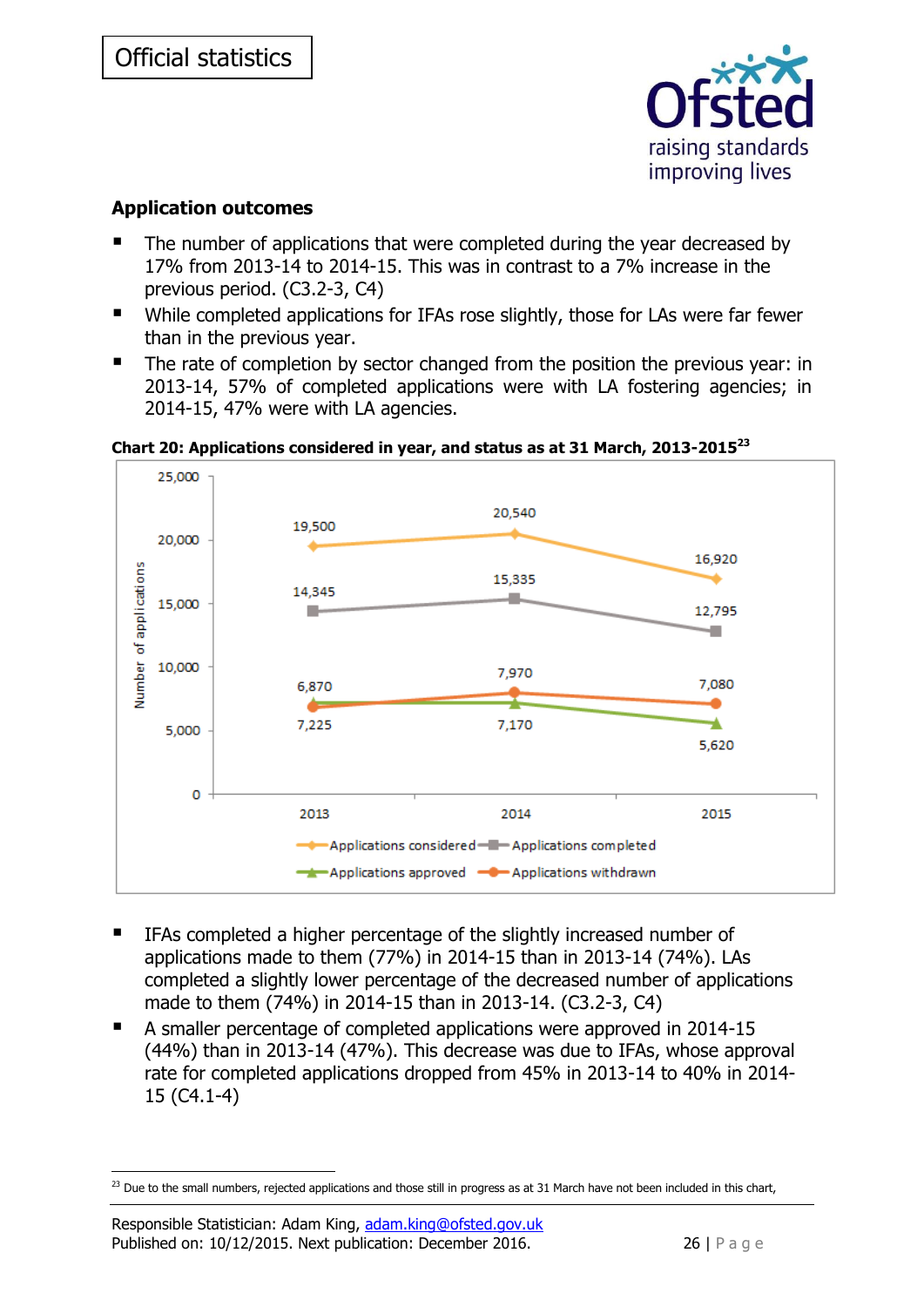

■ Roughly half of approved applications were to each sector: LAs dealt with 51% of approved applications in 2014-15. This brought the two sectors closer than 2013-14, when LAs had dealt with 58% of all approved applications.



<span id="page-26-0"></span>**Chart 21: Completed applications by outcome, 2014-15**

- Data on approvals of family and friends/connected persons households was collected for the first time in 2014-15.
- There were 2,335 households reported to be approved during 2014-15; 99% of these (2,305) were approved by LA fostering agencies. (C2.1)
- The number of referrals made to the Independent Review Mechanism (IRM) during 2014-15 increased by 10%, from 100 to 110. (C6.1)
- Around one third of referrals resulted in a recommendation to review the decision in 2014-15 (35) and in 2013-14 (35). (C6.1-2)
- Most of these were for LAs in both  $2014-15$  (86%) and  $2013-14$  (71%).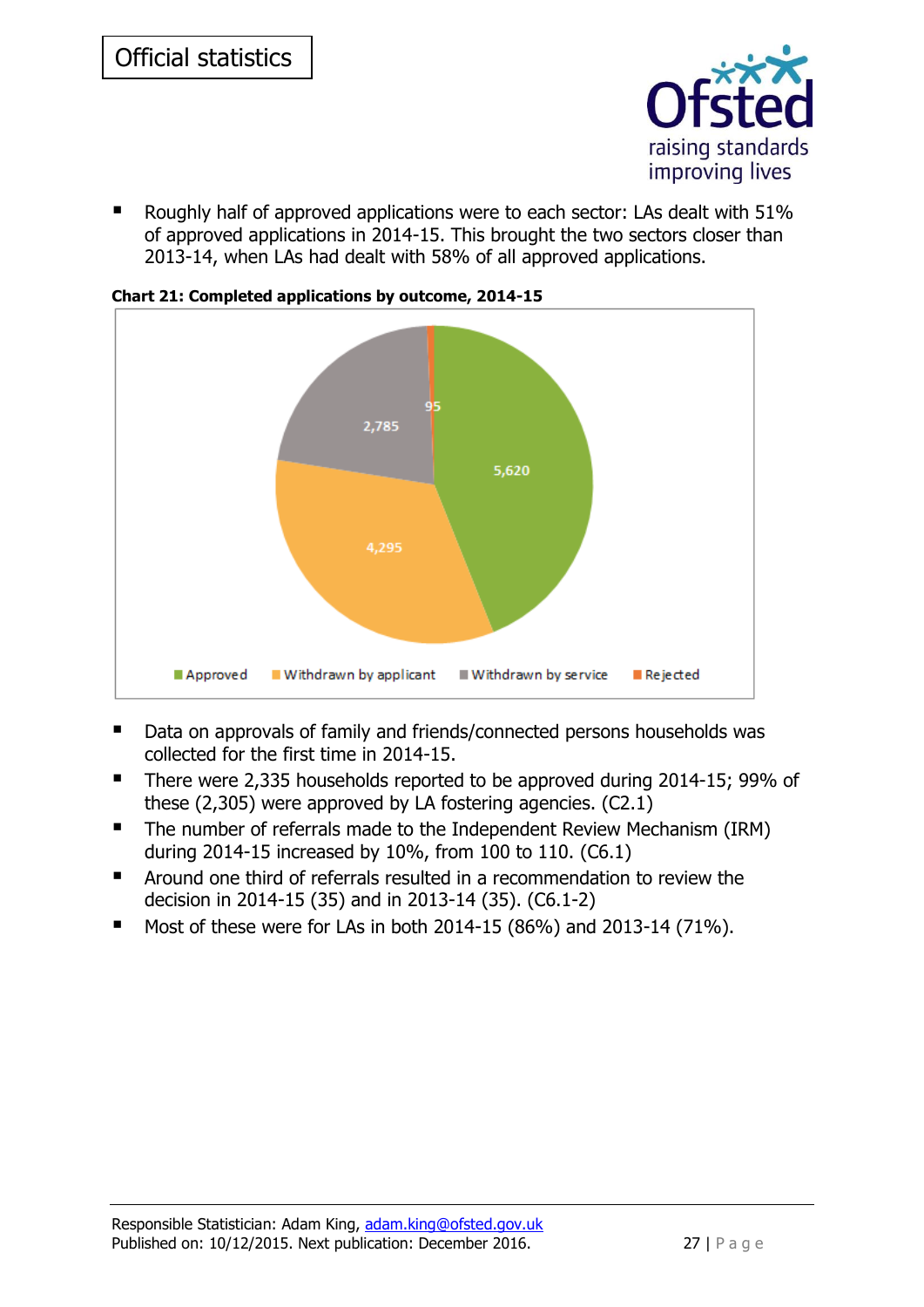

# <span id="page-27-0"></span>**De-registration of fostering households**

- Fewer households ceased to provide foster care between 2013-14 and 2014-15 (9%) than in the previous period (24%). (C3.4)
- Over half of all de-registrations in 2014-15 were by LA registered households (55%), compared to just under two thirds (63%) in 2013-14. (C3.4)



#### <span id="page-27-3"></span>**Chart 22: De-registrations by reason and sector, 2014-15**

# <span id="page-27-1"></span>**Complaints and allegations of misconduct**

Very little has changed regarding the overall number of complaints from 2013-14 to 2014-15; however, the gap between the two sectors has shrunk. Allegations saw more change, as well as additional information being collected in 2014-15. Foster carers were more likely to be the subject of an allegation in 2014-15 than previous years; allegations were most likely to relate to physical abuse.

# <span id="page-27-2"></span>**Complaints**

■ The number of complaints decreased by 5% from 1,625 in 2013-14 to 1,550 in 2014-15. This was a larger decrease than from 2012-13 to 2013-14, when the number fell by 1%. (E1)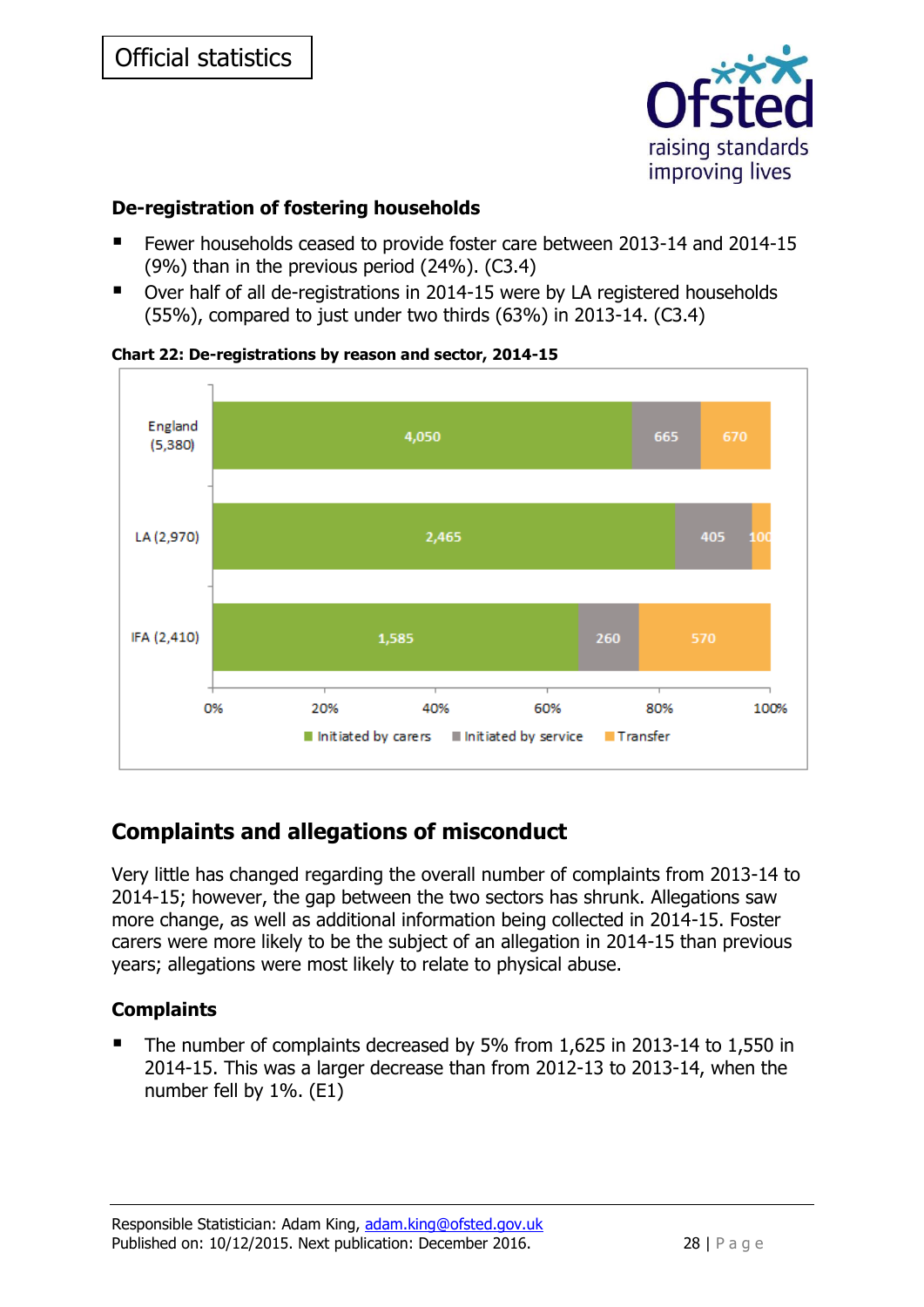



<span id="page-28-1"></span>**Chart 23: Number of complaints received by sector, 2012-2015**

- More complaints were received from foster carers than any other source in 2014-15 (545), as in 2013-14 (540). Children and young people were the second most common source of complaints in 2014-15, though there were 13% fewer complaints from this group than in 2013-14.(E1)
- Almost half of all complaints to LA fostering agencies were instigated by foster carers, while LAs received a smaller proportion than nationally of complaints from children.
- By contrast, the majority of complaints to IFAs were split broadly equally between children (25%), social workers (22%) and foster carers (20%). The remainder were from parents, other professionals than social workers, and other sources.
- The number of complaints which were not upheld fell by 3% from 2013-14 to 2014-15. (E1)
- **Parents were most likely to have their complaint not upheld, with 58% of** complaints (115 of 200 complaints) from this group not upheld in 2014-15, and 48% in 2013-14.

# <span id="page-28-0"></span>**Allegations of misconduct**

Detailed information about allegations of misconduct was collected for the first time in 2014-15, including around categories of abuse, timescales, and outcomes for investigations.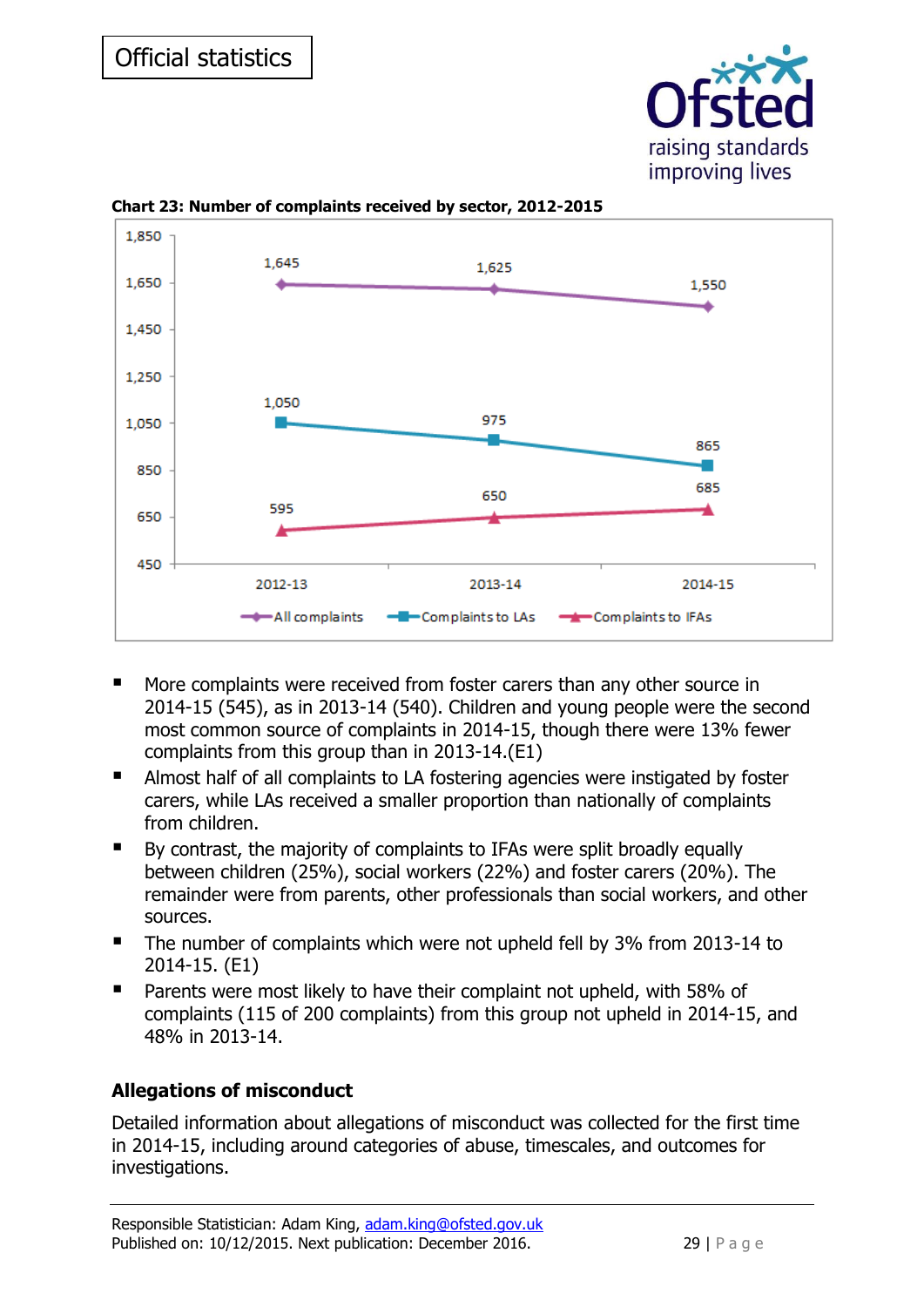

- The number of allegations against foster carers increased by 5% from 2013-14 to 2014-15. This was a shift from 2012-13 to 2013-14, when the number of allegations decreased by 25%. (D1)
- Two thirds of allegations  $(1,640)$  were made by fostered children, with the remaining 785 coming from other sources. As this is the first year data on sources of allegations was collected, there is no comparable data from previous years. (D1.1-2)
- The majority of allegations (58%) were categorised as physical abuse, followed by emotional abuse (19%), neglect (15%) and sexual abuse (8%). (D1.5-8)



<span id="page-29-0"></span>**Chart 24: Category of allegations against foster carers by sector, 2014-15**

- The majority of concerns (60%) were resolved with no further action, with 17% having continued monitoring, and a quarter being referred to the fostering panel for review. (D1.12-14)
- $\blacksquare$  Over half of all allegations (1,335) were resolved in less than 21 working days, while almost a fifth (430) took more than 50 working days (10 weeks) to resolve, often due to the length of time needed for police investigations. (D1.15- 18)
- IFAs completed almost two thirds of their investigations in less than 21 working days (62%), compared to half of those concerning LAs.
- LA fostering agencies were more likely to take over ten weeks to complete investigations, with one fifth of their investigations taking this long, compared to one sixth of those by IFAs.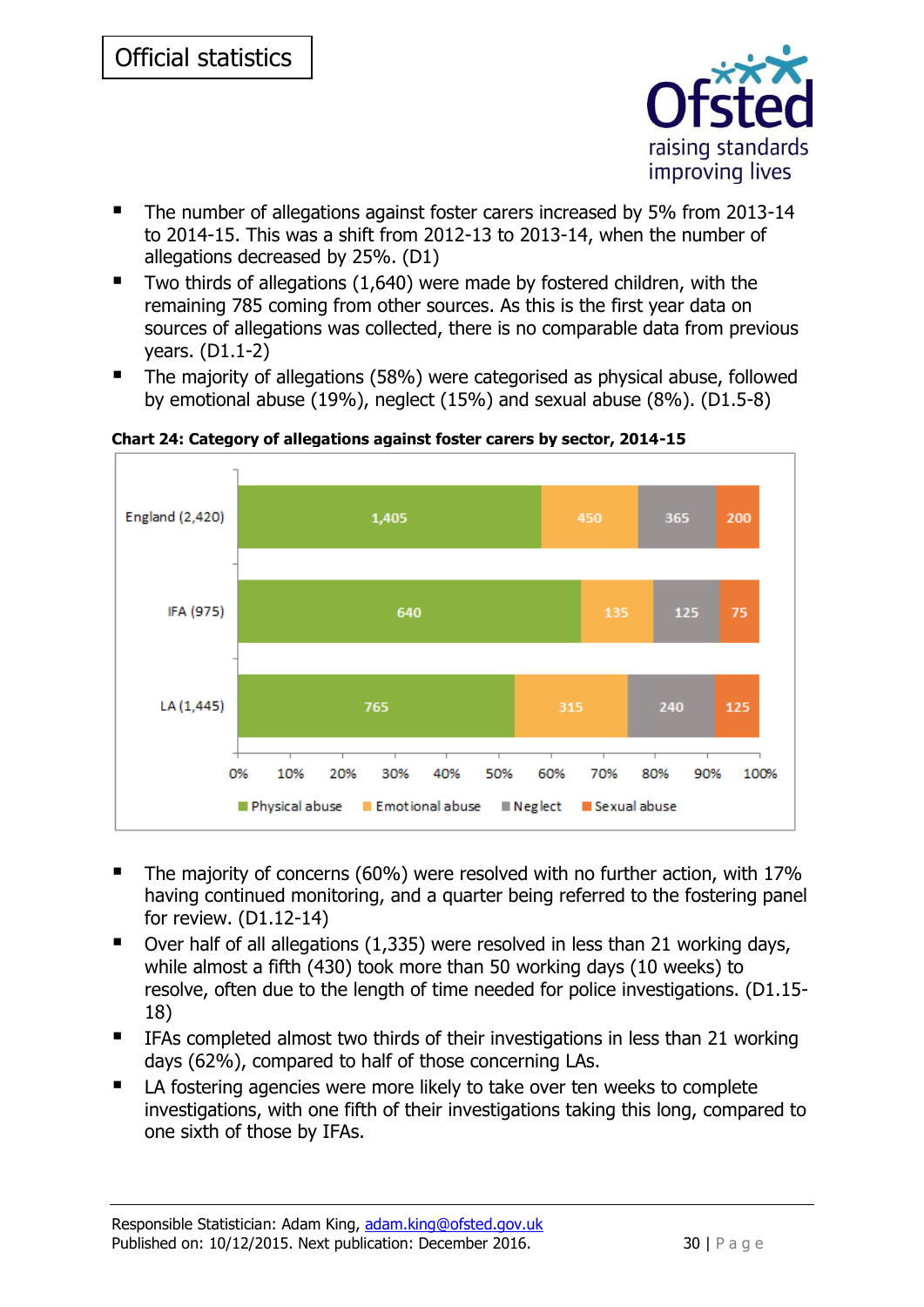

# <span id="page-30-0"></span>**List of charts**

| Chart 3: Brothers and sisters by placement assessment and outcome, 2012-2015 8           |  |
|------------------------------------------------------------------------------------------|--|
| Chart 4: Number of children and young people of school age in foster care, 2012-2015 9   |  |
| Chart 5: Number of unplanned endings by sector and reason, 2014-15 10                    |  |
|                                                                                          |  |
| Chart 7: Number of children recorded as going missing by sector, 2012-2015 14            |  |
| Chart 8: Number of times children were recorded as going missing by sector, 2012-2015 15 |  |
| Chart 9: Number of children missing by reported total time missing, 2014-15  16          |  |
| Chart 10: Number of times children went missing by reported reason, 2014-15 17           |  |
| Chart 11: Referrals resulting in Section 47 enquiries by sector, 2012-2015 18            |  |
| Chart 12: Number of providers offering each placement type, 2014-15 19                   |  |
| Chart 13: Number of filled places by placement type and sector, as at 31 March 2015 20   |  |
|                                                                                          |  |
|                                                                                          |  |
| Chart 16: Number of exemptions in place during the year by sector, 2012-2015 22          |  |
|                                                                                          |  |
| Chart 18: Percentage of approved carers with completed workbooks, 2012-2015  24          |  |
|                                                                                          |  |
| Chart 20: Applications considered in year, and status as at 31 March, 2013-2015 26       |  |
|                                                                                          |  |
|                                                                                          |  |
|                                                                                          |  |
| Chart 24: Category of allegations against foster carers by sector, 2014-15 30            |  |

# <span id="page-30-1"></span>**List of tables**

[Table 1: Percentage of CYP aged 5-18 in foster care not in regular, mainstream education,](#page-8-1)  [2013-15.................................................................................................................................](#page-8-1) 9

# <span id="page-30-2"></span>**Revisions to previous release**

This is the first release of these data for the period 1 April 2014 – 31 March 2015. These data are fixed point in time fata and will not be revised.

# <span id="page-30-3"></span>**Notes**

An explanation about key uses of these data and further contextual information and the arrangements for quality assurance is provided in the accompanying Quality and Methodology report.

The Quality and Methodology report can be found at the following webpage: [www.gov.uk/government/collections/childrens-social-care-statistics](https://www.gov.uk/government/collections/childrens-social-care-statistics) under the heading 'Fostering in England'.

The report also provides information about strengths and limitations of the statistics.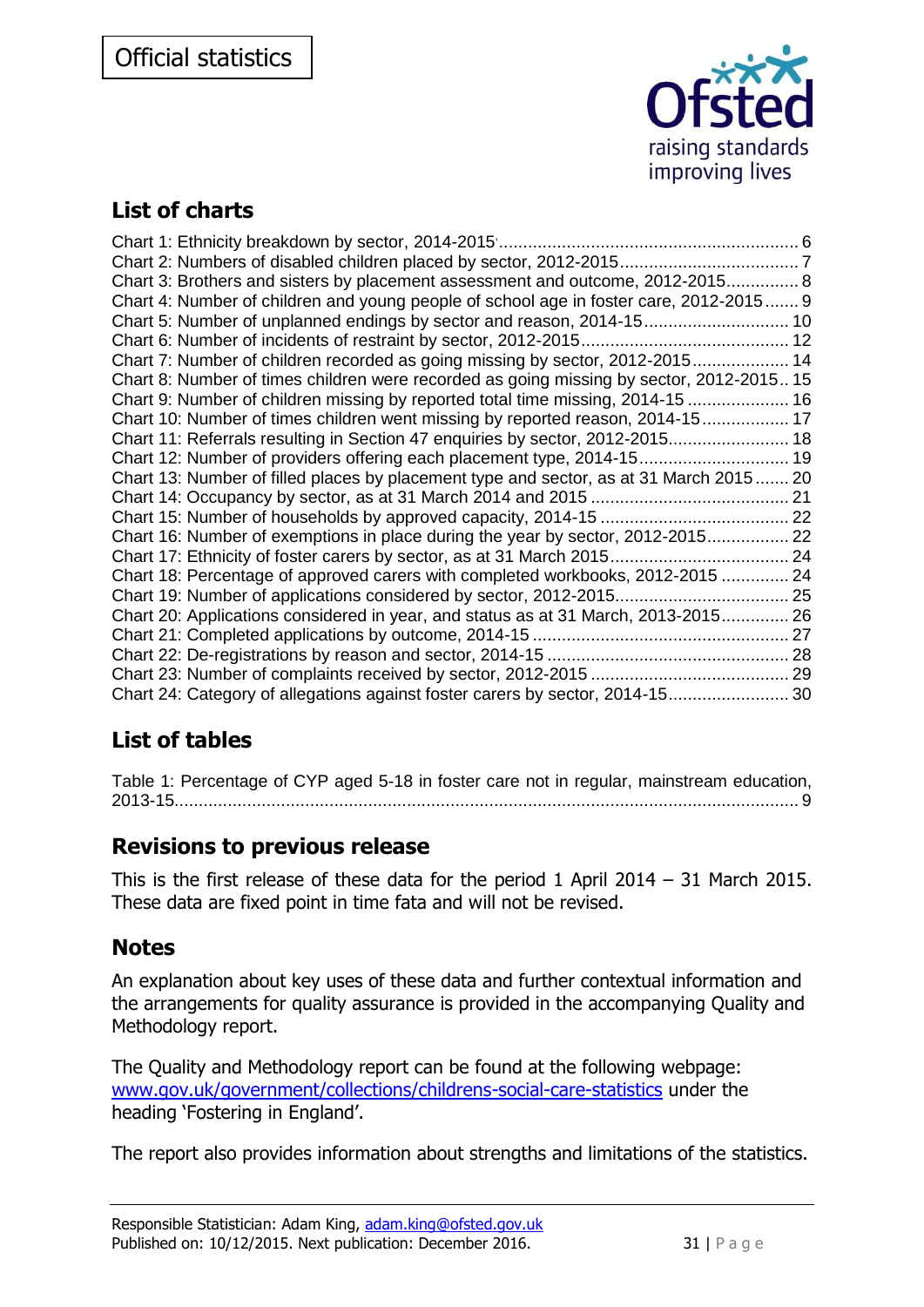

### <span id="page-31-0"></span>**Response rates**

|                                                            | 2015                                        |                                             |              | 2014                                        |                                      |              |
|------------------------------------------------------------|---------------------------------------------|---------------------------------------------|--------------|---------------------------------------------|--------------------------------------|--------------|
|                                                            | Local<br>authority<br>fostering<br>services | <b>Independent</b><br>fostering<br>agencies | <b>Total</b> | Local<br>authority<br>fostering<br>services | Independent<br>fostering<br>agencies | <b>Total</b> |
| Number of providers eligible to<br>return (as at 31 March) | 152<br>1922                                 | 293<br>--                                   | 445          | 152                                         | 301                                  | 453          |
| Returns in analysis                                        | 152                                         | 293                                         | 445          | 151                                         | 299                                  | 450          |
| Percentage of returns                                      | 100%                                        | 100%                                        | 100%         | 99%                                         | 99%                                  | 99%          |

Ofsted received data returns from all LA fostering agencies and IFAs eligible to return data, a one percentage point increase from 2014. Around 2% of all returns contained data inaccuracies which could not be resolved. These data have been included in the national, LA and IFA data and in this report, with an acknowledgement where necessary.

The number of LA fostering agencies has fallen by one, as Doncaster's fostering service is now run by an IFA, Doncaster Children's Trust. The Isles of Scilly and the City of London provided nil returns, as their fostering services are provided by Cornwall and the Pan-London arrangement respectively, rather than in house. Hammersmith and Fulham, Kensington and Chelsea, and Westminster's fostering services operate collectively as London Tri-Borough, though each individual LA submits a return, which are then combined into a single return.

Of the 300 registered IFAs on 31 March 2015, two were ineligible to be collected as they were duplicate registrations and four were ineligible to be collected because they resigned after the start of the collection. The 294 returns in this dataset, therefore, represent 100% of all eligible IFAs in England.

# <span id="page-31-1"></span>**Additional information**

The aggregated data at England, total LA, and total IFA levels, and at individual LA and regional total levels, are available in Excel format on the Ofsted website [www.gov.uk/government/collections/childrens-social-care-statistics](https://www.gov.uk/government/collections/childrens-social-care-statistics) under the heading 'Fostering in England'.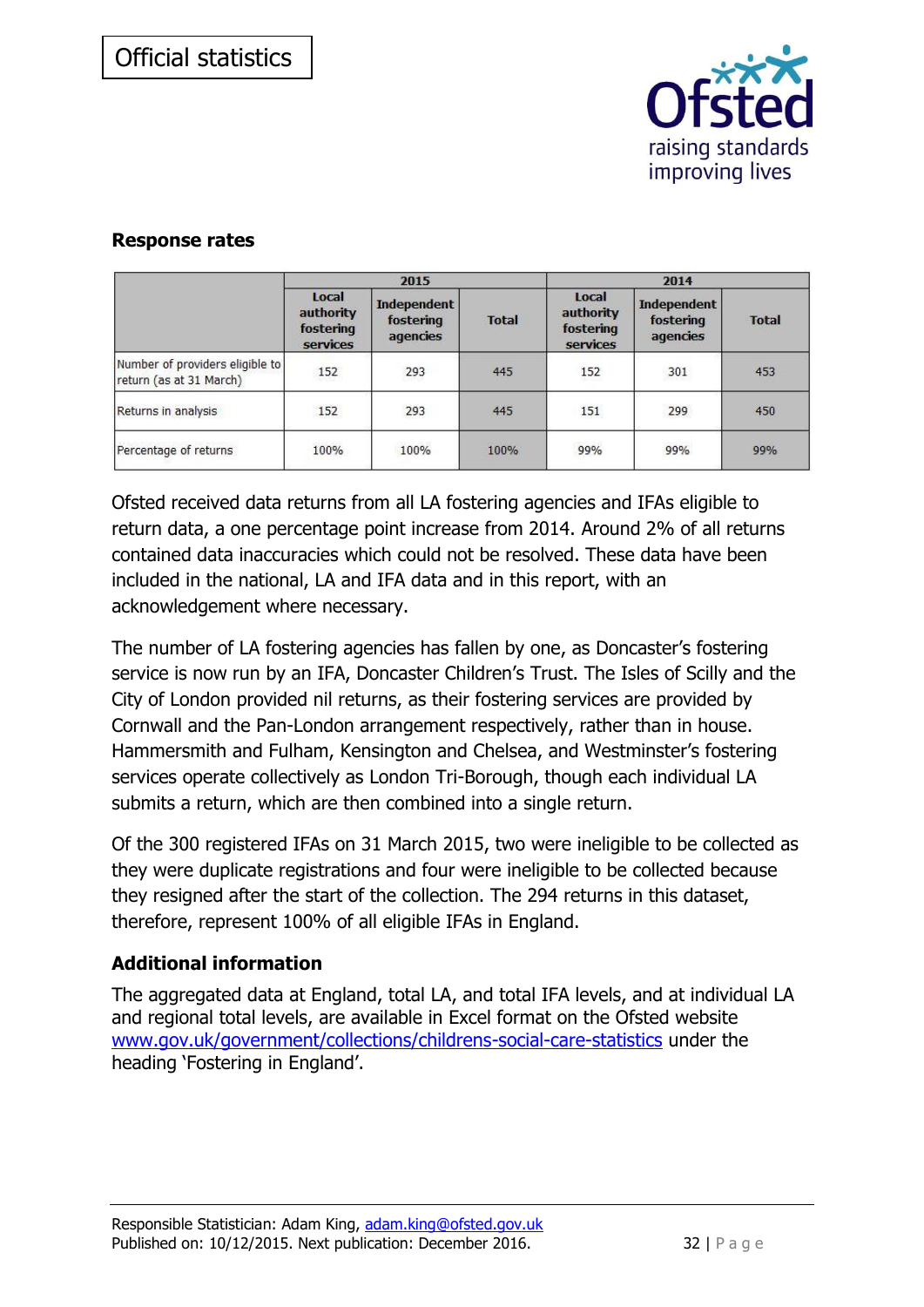

# <span id="page-32-0"></span>**Glossary**

### **Alternative educational provision**

This includes provisions outside of long-term and special schools. This includes: provision directly managed by a local authority; pupil referral units; hospital schools; hospital and home teaching services; tuition centres; e-learning centres; and provision that is brokered or arranged by a local authority, school or group of schools, such as placements in FE colleges, extended work experience, projects provided by the voluntary or private sector or multi-agency initiatives.

### **Approved foster carers**

These are individual foster carers who are currently approved by a fostering service as at 31 March 2015.

### **At risk (of CSE)**

This concerns any child where there is a concern that they will become subject to CSE at some point, but this has not yet happened. The risk does not need to have been confirmed by other professionals.

### **Child Sexual Exploitation**

The DfE uses the following definition of CSE:

Sexual exploitation of children and young people under 18 involves exploitative situations, contexts and relationships where young people (or a third person or persons) receive 'something' (e.g. food, accommodation, drugs, alcohol, cigarettes, affection, gifts, money) as a result of them performing, and/or another or others performing on them, sexual activities. Child sexual exploitation can occur through the use of technology without the child's immediate recognition; for example being persuaded to post sexual images on the Internet/mobile phones without immediate payment or gain. In all cases, those exploiting the child/young person have power over them by virtue of their age, gender, intellect, physical strength and/or economic or other resources. Violence, coercion and intimidation are common, involvement in exploitative relationships being characterised in the main by the child or young person's limited availability of choice resulting from their social/economic and/or emotional vulnerability.

Safeguarding children and young people from sexual exploitation, DfE 2009, www.gov.uk/government/publications/safeguarding-children-and-young-peoplefrom-sexual-exploitation-supplementary-guidance, (p.9)

### **Complaints not upheld**

This only includes those complaints where no action on any aspect was necessary.

# **Concurrent planning**

This is where a looked after child is placed with approved foster carers who are also approved as adopters. If rehabilitation with parents is not successful, the child is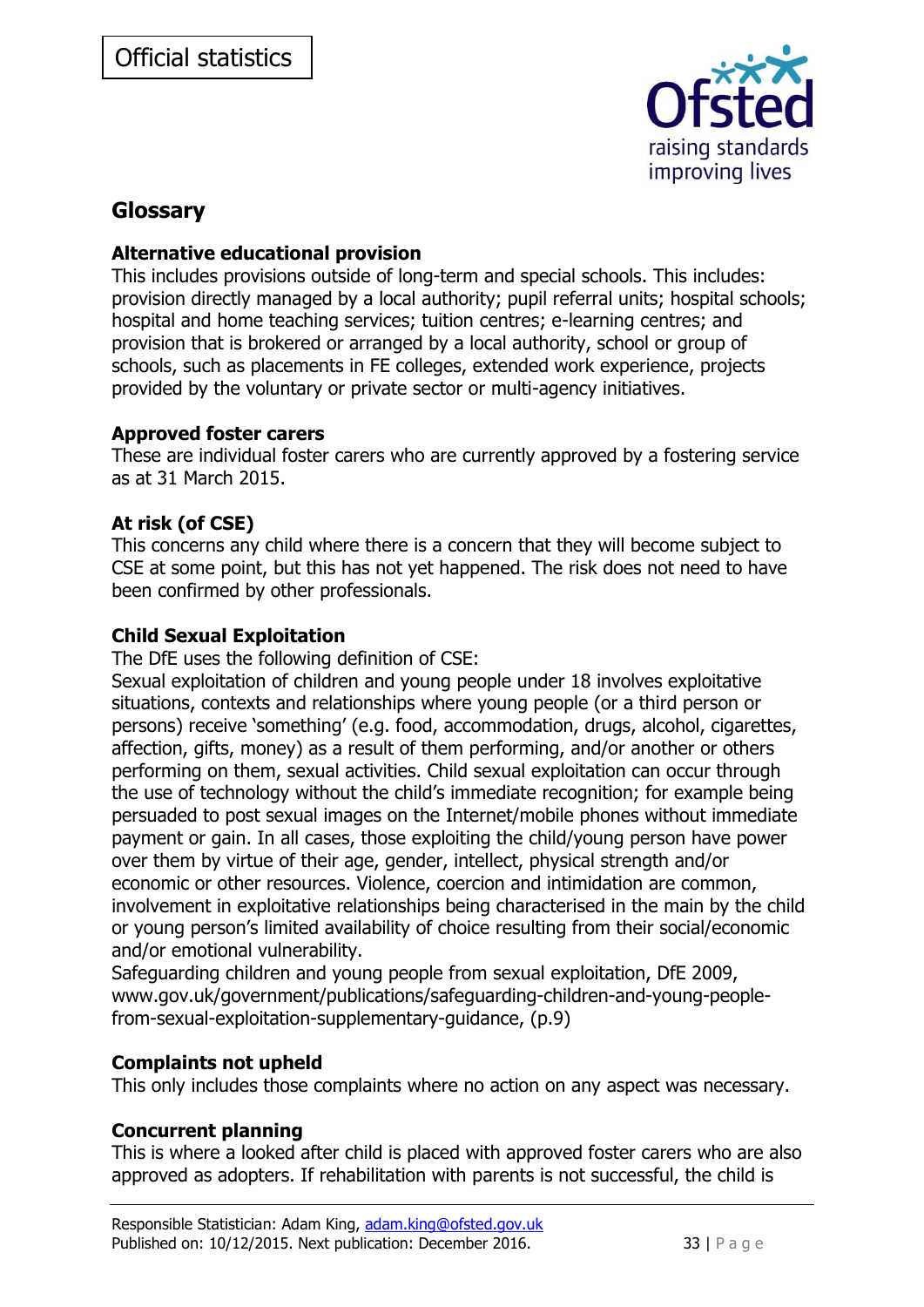

placed for adoption, and remains with the family ensuring a continuity of attachment.

### **Compulsory school age**

Children are of 'compulsory school age' on the 1st January, 1st April or 1st September following their 5th birthday. Young people cease to be of 'compulsory school age' on the last Friday of June during the year that they become 16, provided that their birthday is before the beginning of the next school year.

### **Disabled**

Section 6 of the Equality Act 2010 defines a disabled person as someone who has a physical or mental impairment which has a substantial and long term adverse effect on his or her ability to carry out normal day to day activities. Examples include cancer, diabetes, multiple sclerosis and heart conditions; hearing or sight impairments, or a significant mobility difficulty; and mental health conditions or learning difficulties.

### **Exemption**

An exemption is required in the specific situation in which a foster carer is asked to look after more than three children who are not all part of a sibling group, under sections 63(12) and Schedule 7(2) of the Children Act 1989.

#### **Family and friends foster care**

Foster care provided for a looked after child(ren) by a connected person, relative or friend who is approved by a fostering service to foster that particular child(ren). (Kinship care; relative care)

#### **Fostering agencies**

Local authority fostering agencies are defined by section 4 of the Care Standards Act 2000. Local authority fostering agencies and independent fostering agencies recruit, prepare, assess, train and support foster carers. Independent fostering agencies are private companies or charities, which are registered with Ofsted and provide placements to children with foster carers approved by them. Independent fostering agencies work closely with local authorities to deliver these placements.

#### **Foster places**

Foster places refers to the total number of places that foster carers are approved to provide, whether occupied or not; it relates to the capacity of foster care in England.

#### **Foster placements**

Foster placements refers to arrangements made for children to be looked after, in this context living with foster carers.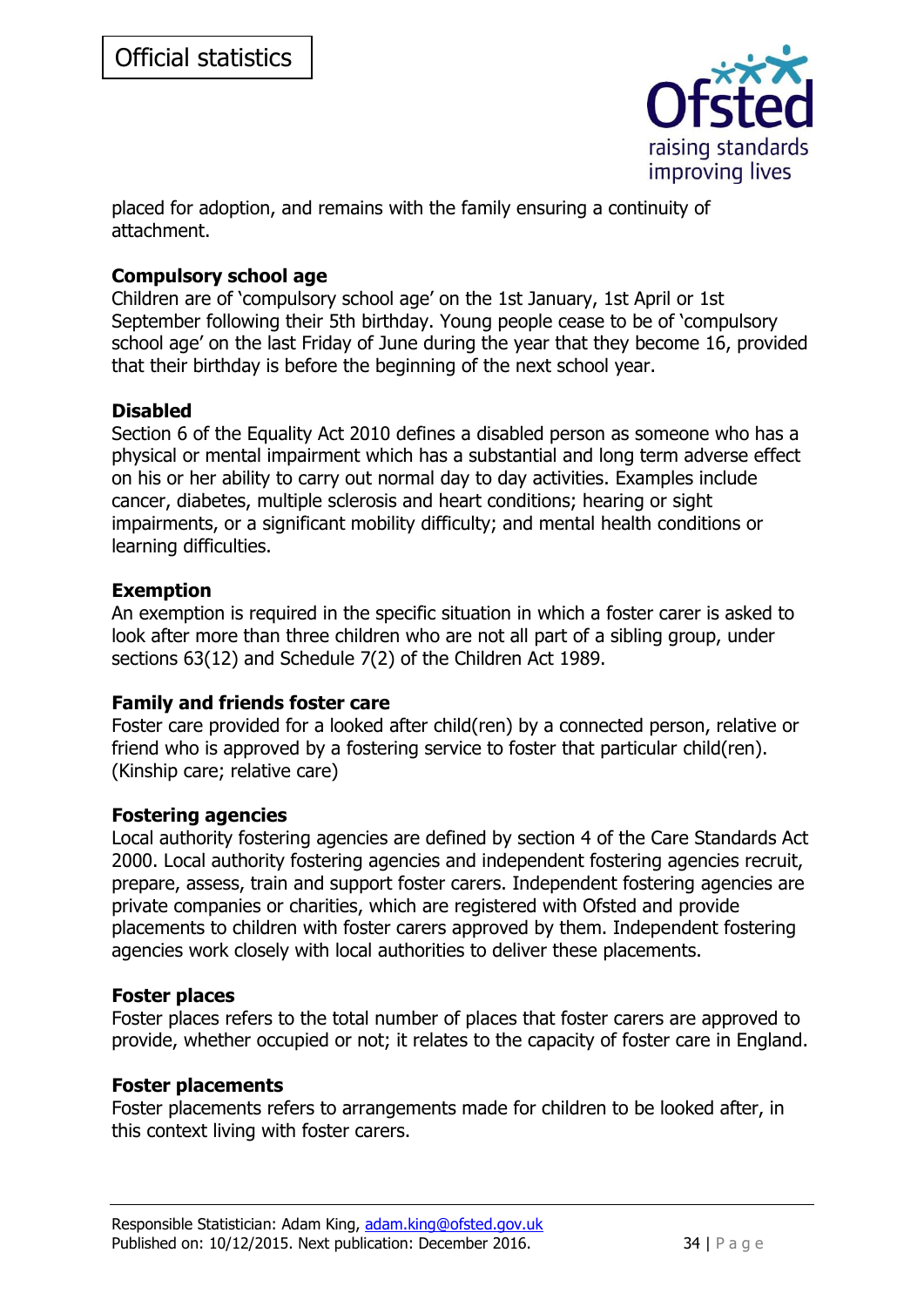

#### **Missing**

In this context refers to children up to the age of 18 who have run away from their foster placement, have been abducted, or whose whereabouts is unknown. Missing does include child abduction where a child has been abducted or forcibly removed from their place of residence. Missing does not include unauthorised absence where a looked-after child's whereabouts are known or thought to be known but unconfirmed, they are not missing and may instead be considered as absent without authorisation from their placement. Missing is reported in terms of the numbers of children who went missing and also the total number of 'instances' on which children went missing.

#### **Multi-dimensional treatment foster care under the Department for Education scheme**

MTFC is a highly structured behavioural programme, providing wraparound multiprofessional support and including daily communication between carers, the team and school. The key elements of the intervention are: the provision of a consistent reinforcing environment in which young people are mentored and encouraged; provision of clearly specified boundaries to behaviour and specified consequences that can be delivered in a teaching-oriented manner; close supervision of young people's activities and whereabouts; diversion from anti-social peers and help to develop positive social skills that will help young people form relationships with a positive peer group. (http://evidencebasedinterventions.org.uk/)

### **No educational arrangements**

This refers to children in foster care who have no mainstream, special school or alternative educational provision. The data needs to cover the financial year April-March (not the academic year) and is only applicable when the child/young person is in a foster placement.

### **Parent and child placements (foster and non-foster)**

Foster care provided with approved foster carers in a family setting for a parent together with her/his child where at least one of them is looked after. Parent and child arrangements which do not fit this definition are included as parent and child arrangements that are not foster care.

### **Persistent absence from school**

'Persistent absence' from school is defined by the Department for Education. Persistent absentees are defined as having an overall absence rate of around 15 percent or more. As an example, this would equate to 46 or more sessions (23 days) of absence (authorised and unauthorised) during the first five half terms of the academic year. [https://www.gov.uk/government/publications/absence-statistics](https://www.gov.uk/government/publications/absence-statistics-guide)[guide](https://www.gov.uk/government/publications/absence-statistics-guide)

The data needs to cover the financial year April-March (not the academic year) and is only applicable when the child/young person is in a foster placement.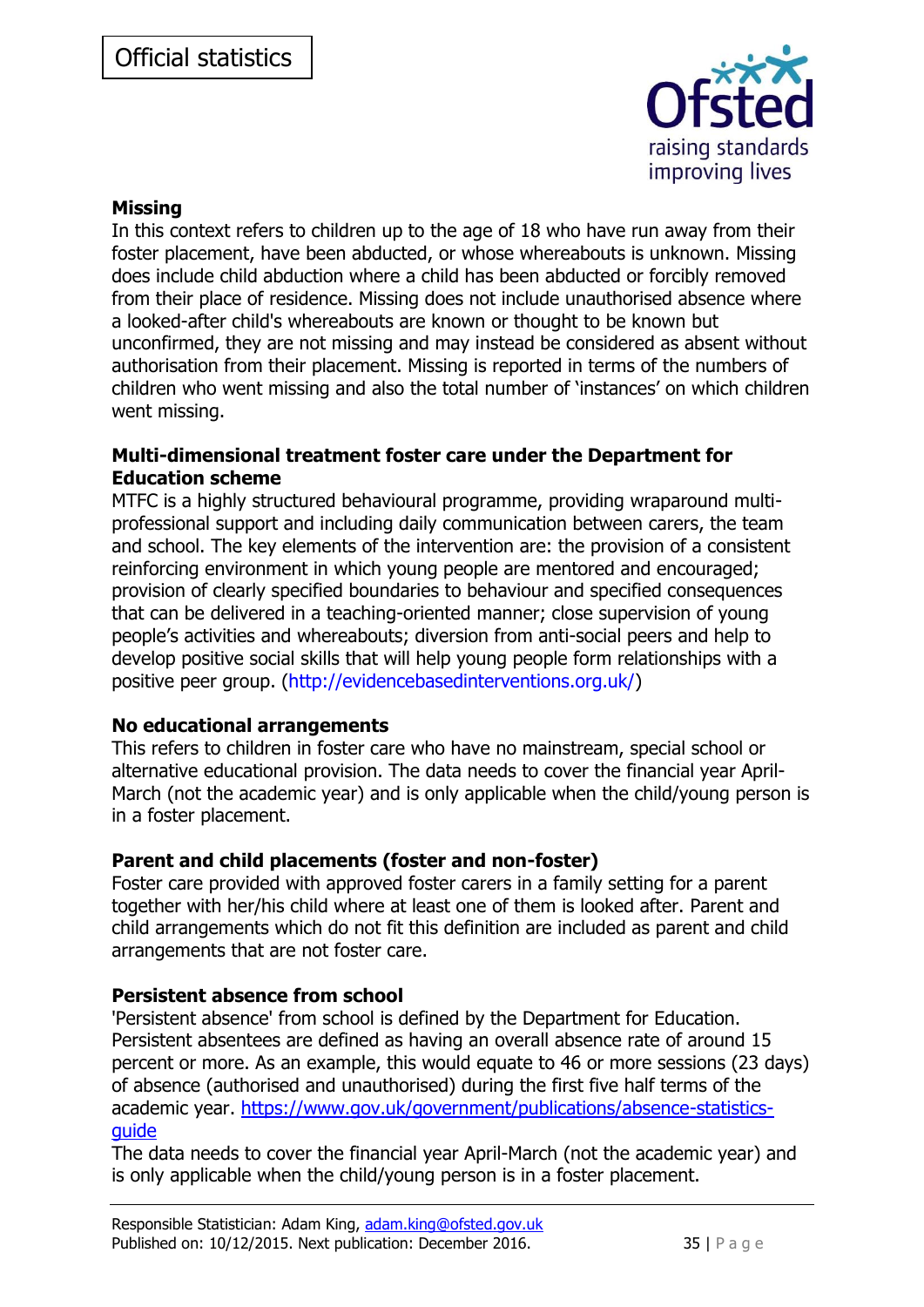

### **Physical restraint**

Means stopping a foster child/young person from doing something they appear to want to do by physical means. For example, the foster carer moving the child/young person or blocking their movement to stop them hurting themselves or others or from seriously damaging property.

### **Raising the participation age (RPA)**

The government introduced legislation in summer 2013 which requires young people to continue in some form or education or training until their  $18<sup>th</sup>$  birthday. [https://www.gov.uk/government/publications/2010-to-2015-government-policy](https://www.gov.uk/government/publications/2010-to-2015-government-policy-young-people/2010-to-2015-government-policy-young-people#appendix-3-raising-the-participation-age)[young-people/2010-to-2015-government-policy-young-people#appendix-3-raising](https://www.gov.uk/government/publications/2010-to-2015-government-policy-young-people/2010-to-2015-government-policy-young-people#appendix-3-raising-the-participation-age)[the-participation-age](https://www.gov.uk/government/publications/2010-to-2015-government-policy-young-people/2010-to-2015-government-policy-young-people#appendix-3-raising-the-participation-age)

### **Remained in progress**

Any applications which were still in progress as at 31 March, having not either reached the decision stage or been stopped by the applicant.

#### **Remand foster care**

Foster care provided for children on remand, or committed for trial or sentence under CYPA or CDA, or detained in local authority accommodation under PACE, or subject to a supervision order with residence requirement.

### **Section 47**

Refers to section 47 of the Children Act 1989 and relates to the local authority's duty to investigate child protection concerns.

### **Staying Put**

This is a duty on local authorities in England which came into force in May 2014 as part of the Children and Families Act 2014.

This requires local authorities in England to facilitate, monitor and support staying put arrangements for fostered young people until they reach the age of 21, where this is what they and their foster carers want, unless the local authority consider that the staying put arrangement is not consistent with the welfare of the young person. [\(https://www.fostering.net/all-about-fostering/providers/staying-put](https://www.fostering.net/all-about-fostering/providers/staying-put-update#.VknTO9LhCUk)[update#.VknTO9LhCUk\)](https://www.fostering.net/all-about-fostering/providers/staying-put-update#.VknTO9LhCUk)

The DfE/Children's Partnership's good practice guide gives more information: [http://www.ncb.org.uk/media/1154341/staying\\_put.pdf](http://www.ncb.org.uk/media/1154341/staying_put.pdf)

### **Subject to (CSE)**

This refers to any child considered to have experienced child sexual exploitation. This does not have to have been confirmed by other professionals.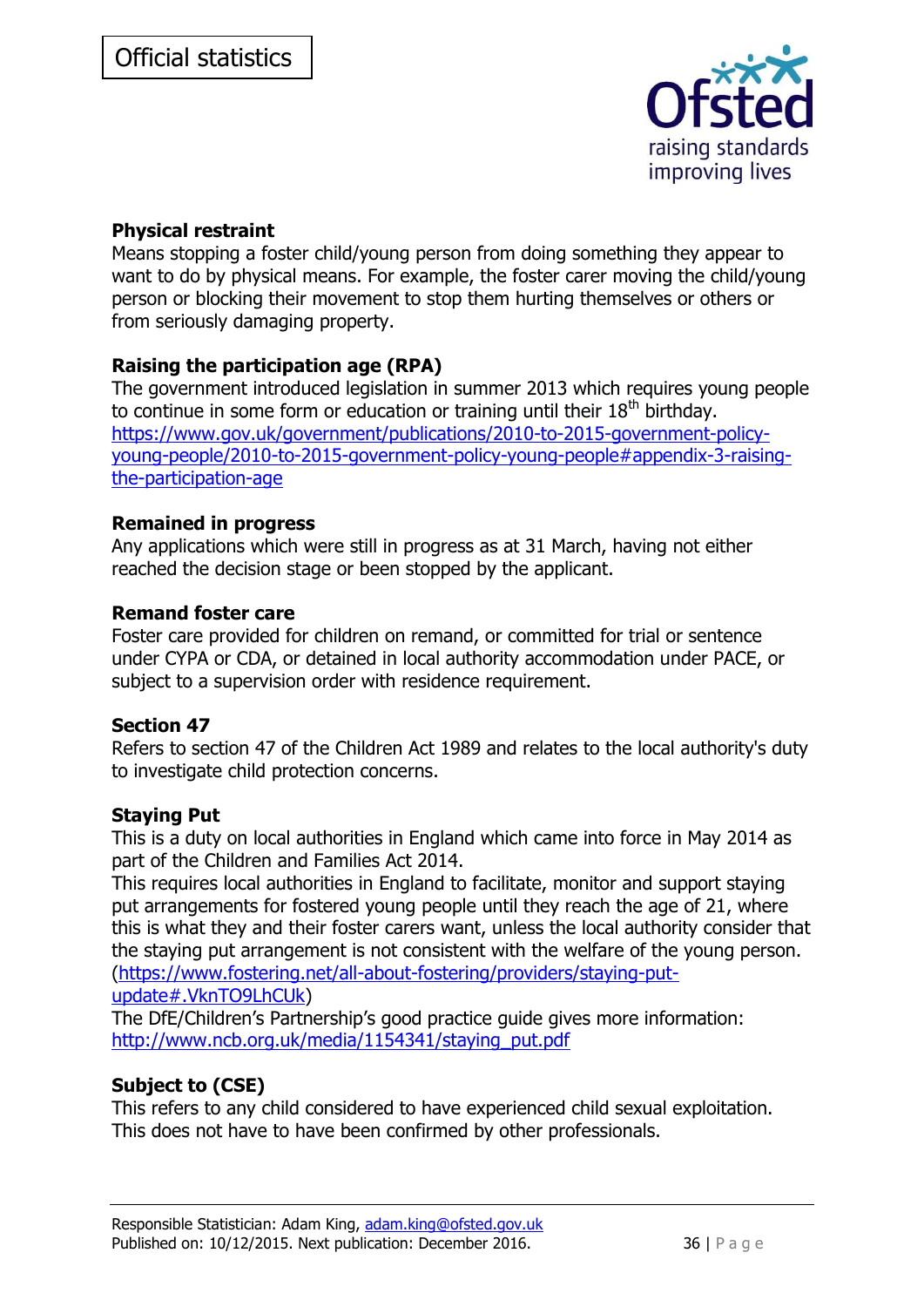

# **Training, Support and Development (TSD) Standards**

This is post-approval training for foster carers, including evidence workbooks. The evidence workbooks, published by the DfE, contain certificates of completion which are signed off by fostering services once foster carers have successfully evidenced meeting all the outcomes in the TDS standards.

Details of the TDS standards can be found at:

www.gov.uk/government/publications/training-support-and-development-standardsfor-foster-care-evidence-workbook

#### **Unplanned endings**

This is a 'placement ending that was not included in the social work plan either in the ending itself or the timing of the termination' (p 12). [Berridge D and Cleaver H, Foster Home Breakdown, Oxford: Blackwell, 1987]

An unplanned ending includes a placement which ended earlier than the original planned end date (for example, because the foster carer gave notice to terminate the placement) even if a new plan was in place when the child moved placement. Unplanned endings within 24 hours refers to when a placement ends within 24 hours of a triggering event, regardless of whether that placement has only just started or if the child has been in placement long term

#### **Withdrawn**

Applications which are stopped by the applicant or by the service (after a decision prior to panel that the applicant is not suitable).